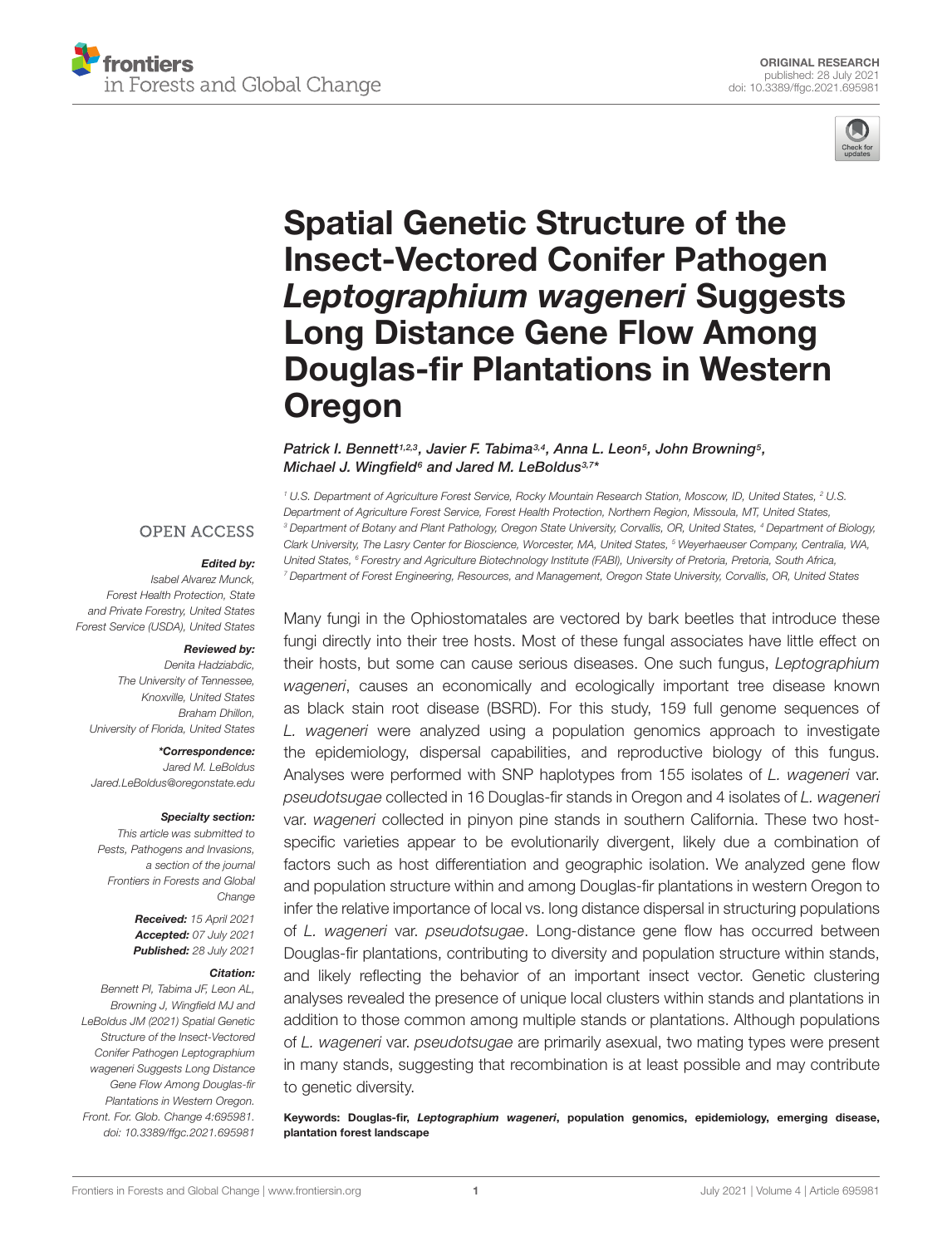# INTRODUCTION

Many fungi in the Ophiostomatales form symbiotic relationships with conifer-infesting bark beetles (Curculionidae, Scolytinae) [\(Paine et al., 1997;](#page-15-0) [Six, 2012\)](#page-15-1). The nature of these relationships is complex and varied, ranging from mutualistic to commensal to antagonistic [\(Paine et al., 1997;](#page-15-0) [Six and Wingfield, 2011;](#page-15-2) [Six,](#page-15-1) [2012;](#page-15-1) [Davis et al., 2019\)](#page-14-0). While many of these insects and their associated fungi are relatively innocuous, having little effect on forests, some have important roles in structuring the ecosystems they inhabit [\(Six, 2020\)](#page-15-3). Relatively few fungi associated with bark beetles can be considered virulent pathogens or agents of mortality of their host trees [\(Six and Wingfield, 2011;](#page-15-2) [Six, 2012\)](#page-15-1). The few that are aggressive pathogens differ in that they may be carried by multiple beetle vectors [\(Gibbs, 1978;](#page-14-1) [Witcosky and](#page-15-4) [Hansen, 1985;](#page-15-4) [Witcosky et al., 1986a\)](#page-15-5), can spread through living tree tissues including root grafts [\(Hessburg and Hansen, 1986\)](#page-14-2), and colonize the xylem tracheids exclusively [\(Hessburg and](#page-14-3) [Hansen, 1987;](#page-14-3) [Cobb, 1988\)](#page-14-4). Other fungi in the Ophiostomatales such as Grosmannia clavigera (Rob.-Jeffr. and R.W. Davidson) Zipfel, Z.W. de Beer and M.J. Wingf., Ophiostoma minus (Hedgc.) Syd. and P. Syd, and O. ips (Rumbold) Nannf. primarily colonize ray parenchyma [\(Rumbold, 1931;](#page-15-6) [Cobb, 1988;](#page-14-4) [Six,](#page-15-3) [2020\)](#page-15-3). This difference in growth habit may explain how fungi like Leptographium wageneri (W.B. Kendr.) M.J. Wingf., causal agent of black stain root disease (BSRD) of conifers [\(Wagener](#page-15-7) [and Mielke, 1961\)](#page-15-7), and O. ulmi (Buisman) Melin and Nannf. and O. novo-ulmi Brasier, causal agents of Dutch elm disease [\(Brasier,](#page-14-5) [1991\)](#page-14-5), can cause serious vascular wilt diseases leading to mortality of the tree host.

BSRD caused by the fungus L. wageneri (hereafter referred to as Lw) affects a variety of conifer hosts in the Pinaceae within their western North American ranges. The disease was first described on ponderosa pine (Pinus ponderosa Dougl. ex P. and C. Laws.) in California in 1938 and was first reported as a mortality agent of single-leaf pinyon pine (P. monophylla Torr. and Frem.) in the San Bernardino National Forest in southern California in 1941 [\(Wagener and Mielke, 1961\)](#page-15-7). It was determined at that time that the disease was generally distributed in pinyon pine stands in the area [\(Wagener and](#page-15-7) [Mielke, 1961\)](#page-15-7). The first formal description of the disease on Douglas-fir (Pseudotsuga menziesii (Mirb.) Franco) was published in 1967 [\(Cobb and Platt, 1967\)](#page-14-6). [Goheen and Hansen](#page-14-7) [\(1978\)](#page-14-7) later performed field surveys and found that BSRD was generally widespread in Douglas-fir stands in western Oregon and Washington. Observational and anecdotal evidence suggest that it may be emerging as a serious threat to young Douglasfir trees in economically important timber plantations. Most of the studies on the biology, ecology, and epidemiology of Lw were conducted in the 1980's, and few have been published since.

The fungus that causes BSRD was originally described as a novel species (Verticicladiella wageneri) in 1962 [\(Kendrick, 1962\)](#page-14-8), and subsequently moved to the genus Leptographium [\(Wingfield,](#page-15-8) [1985\)](#page-15-8). Three host-specific varieties of the fungus are currently recognized: Lw var. wageneri (W.B. Kendr.) M.J. Wingf., which affects pinyon pines (Pinus edulis Engelm. and P. monophylla Torr. and Frem.), Lw var. ponderosum (T.C. Harr. and F.W. Cobb) T.C. Harr. and F.W. Cobb, which affects hard pines of the subgenus Diploxylon (mainly P. ponderosa, P. jeffreyi Grev. and Balf., and P. contorta Dougl. ex Loud.), and Lw var. pseudotsugae T.C. Harr. and F.W. Cobb, which affects Douglasfir [\(Harrington and Cobb, 1984,](#page-14-9) [1987\)](#page-14-10). These three varieties are morphologically very similar but can be distinguished based on key characteristics related to conidiophore morphology, optimal growth temperature, colony morphology, and host specificity [\(Harrington and Cobb, 1984,](#page-14-9) [1986,](#page-14-11) [1987\)](#page-14-10). The varieties are also distinguishable based on isozyme phenotypes [\(Otrosina](#page-15-9) [and Cobb, 1987;](#page-15-9) [Zambino and Harrington, 1989;](#page-15-10) 1992) and nucleotide sequence polymorphisms [\(Witthuhn et al., 1997;](#page-15-11) [Jacobs et al., 2001;](#page-14-12) [Duong et al., 2012\)](#page-14-13). These techniques have been used to investigate genetic variation among the varieties [\(Otrosina and Cobb, 1987;](#page-15-9) [Zambino and Harrington, 1989,](#page-15-10) [1992;](#page-15-12) [Witthuhn et al., 1997\)](#page-15-11), as well as phylogenetic relationships among members of the genus Leptographium [\(Zambino and](#page-15-12) [Harrington, 1992;](#page-15-12) [Jacobs et al., 2001;](#page-14-12) [Duong et al., 2012\)](#page-14-13). However, the degree of evolutionary divergence between the three Lw varieties remains unclear and modern molecular approaches including analyses of whole-genome data are needed to address this.

The mycelium of Lw grows inside xylem tracheids, interfering with water transport and causing a vascular wilt disease [\(Hessburg and Hansen, 1987\)](#page-14-3). The outward symptoms are comparable to those caused by other root diseases of conifers, including reduction in height and radial growth, discoloration and gradual loss of older foliage, and eventual death of the host tree [\(Wagener and Mielke, 1961;](#page-15-7) [Cobb, 1988;](#page-14-4) [Hansen](#page-14-14) [et al., 1988\)](#page-14-14). There is no cellular penetration, necrosis, or decay associated with BSRD [\(Hessburg and Hansen, 1987,](#page-14-3) [2000\)](#page-14-15). The presence of darkly pigmented mycelium within the xylem tracheids causes the distinct brown to black staining in the sapwood from which the common name of the disease is derived [\(Wagener and Mielke, 1961;](#page-15-7) [Hessburg and Hansen,](#page-14-3) [1987\)](#page-14-3). The symptoms of BSRD generally progress over a period of approximately 1–8 years leading to the eventual mortality of the host tree [\(Wagener and Mielke, 1961;](#page-15-7) [Cobb, 1988;](#page-14-4) [Hansen](#page-14-14) [et al., 1988\)](#page-14-14). The symptoms associated with the three varieties of this fungus on their respective hosts appear similar by all accounts, though there may be minor differences in patterns of colonization, pathogenesis, and symptom expression among hosts [\(Cobb, 1988\)](#page-14-4). The conidiophores of Lw are produced in the galleries of bark beetles and other root-feeding insects, with masses of conidia presented in sticky droplets. This morphology is particularly well-suited for insect dispersal [\(Witcosky and](#page-15-4) [Hansen, 1985\)](#page-15-4). Secondary spread of Lw generally occurs through root contacts or root grafts [\(Goheen and Hansen, 1978;](#page-14-7) [Hessburg](#page-14-2) [and Hansen, 1986\)](#page-14-2). The fungus may also grow short distances through the soil between roots that are not in direct contact, entering through wounds or natural openings [\(Hessburg and](#page-14-2) [Hansen, 1986,](#page-14-2) [2000\)](#page-14-15).

The BSRD fungus is vectored primarily by bark beetles in the Scolytinae [\(Goheen and Cobb, 1978;](#page-14-16) [Harrington et al., 1985;](#page-14-17) [Witcosky and Hansen, 1985;](#page-15-4) [Witcosky et al., 1986a;](#page-15-5) [Hansen et al.,](#page-14-14) [1988;](#page-14-14) [Harrington, 1988\)](#page-14-18). Insect vectors spread Lw locally and over longer distances, but their dispersal capabilities are not well characterized [\(Hessburg et al., 2001\)](#page-14-19). The most important vector of Lw var. ponderosum is probably Hylastes macer LeConte,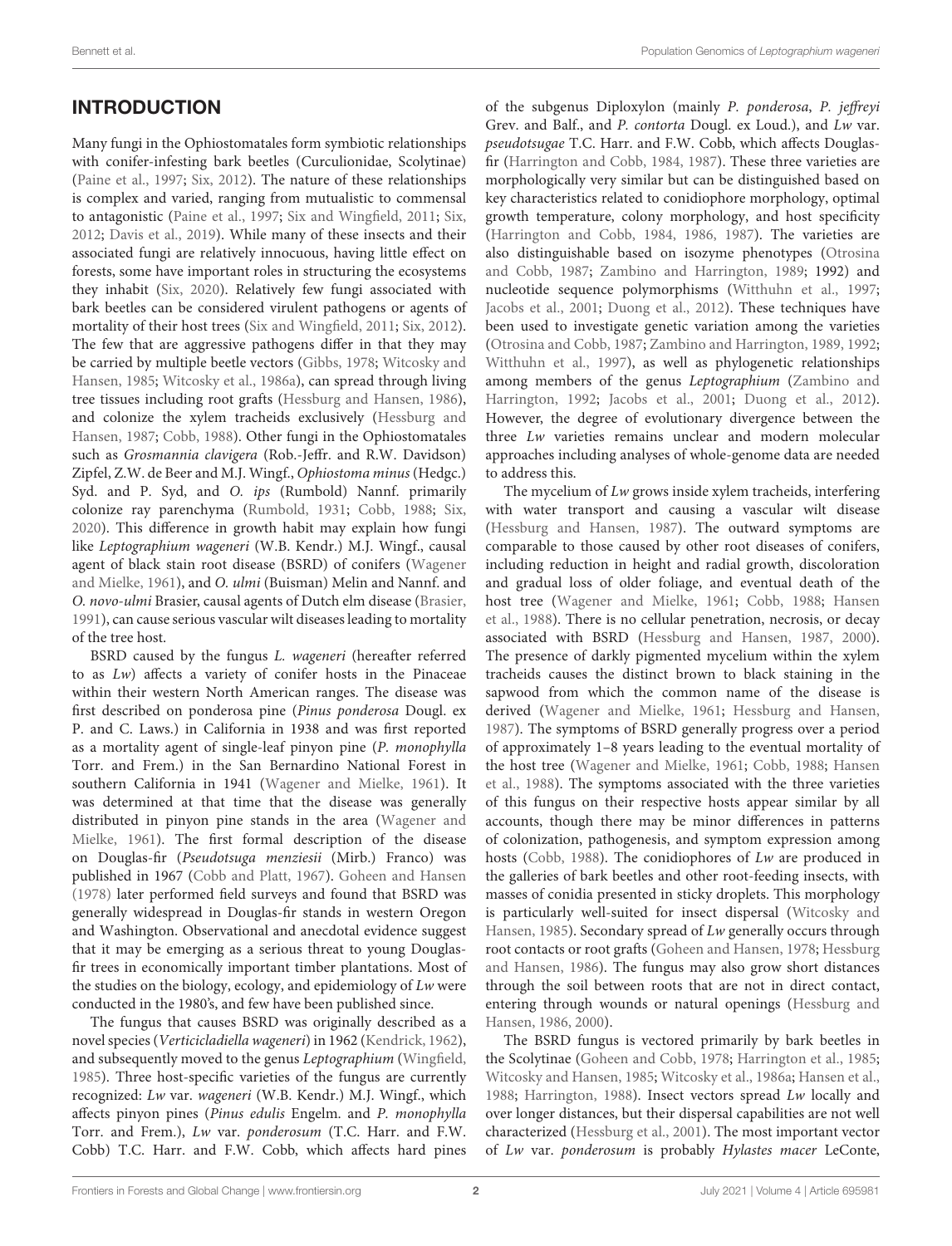though condiophores of the fungus were also found in galleries formed by Dendroctonus valens LeConte and one buprestid [\(Goheen and Cobb, 1978;](#page-14-16) [Harrington, 1988\)](#page-14-18). The vectors of Lw var. wageneri on pinyon pines are mostly unknown, though Ips spp. are commonly associated with diseased trees and have been proposed as potential vectors [\(Cobb, 1988\)](#page-14-4). The Douglasfir variety of Lw has three known insect vectors, the weevils Pissodes fasciatus LeConte and Steremnius carinatus Boheman (Curculionidae, Molytinae), and the bark beetle H. nigrinus Mannerheim (Curculionidae, Scolytinae) [\(Harrington et al.,](#page-14-17) [1985;](#page-14-17) [Witcosky and Hansen, 1985;](#page-15-4) [Witcosky et al., 1986a\)](#page-15-5). The flying weevil P. fasciatus is the least common, and probably the least important, of these three vectors [\(Harrington et al., 1985;](#page-14-17) [Hansen et al., 1988\)](#page-14-14). The weevil S. carinatus is flightless, though it has been demonstrated through mark-recapture studies that it can crawl up to 100 m in a period of 7 weeks [\(Hansen et al.,](#page-14-14) [1988\)](#page-14-14). The root beetle H. nigrinus is likely the most important vector for long-distance dispersal and the establishment of new BSRD infection centers in Douglas-fir [\(Harrington et al., 1985\)](#page-14-17). It is strongly attracted to cut stumps and stressed trees and has been known to feed on the roots of living Douglas-fir trees and would thus be capable of spreading the spores of Lw var. pseudotsugae from diseased trees to healthy trees [\(Harrington](#page-14-17) [et al., 1985\)](#page-14-17). Hylastes nigrinus is capable of flight [\(Zethner-Møller](#page-15-13) [and Rudinsky, 1967;](#page-15-13) [Harrington et al., 1985;](#page-14-17) [Witcosky et al.,](#page-15-5) [1986a;](#page-15-5) [Jacobi, 1992\)](#page-14-20), though its dispersal range is unknown.

Soil disturbance and compaction related to forest management activities such as precommercial thinning, road building, skid trails, and tractor logging are known to predispose trees to BSRD infection [\(Harrington et al., 1985;](#page-14-17) [Witcosky et al.,](#page-15-14) [1986b;](#page-15-14) [Hessburg et al., 2001\)](#page-14-19). The volatile compounds produced by injured and stressed trees (e.g., ethanol) attract the insects that vector Lw [\(Kelsey and Joseph, 1998\)](#page-14-21). The insects that vector Lw are also attracted to the stumps left after thinning or regeneration harvests, resulting in local increases in vector populations where management activities have occurred [\(Harrington et al., 1983;](#page-14-22) [Witcosky et al., 1986b;](#page-15-14) [Hessburg et al., 2001\)](#page-14-19). In western Oregon, much of the timber industry is focused on the production of Douglas-fir. BSRD is particularly damaging in this region where susceptible host trees are widely planted and precommercial and commercial thinning operations are regularly practiced [\(Hansen](#page-14-23) [and Goheen, 1988;](#page-14-23) [Hessburg et al., 2001\)](#page-14-19). In the regions where BSRD is most active in Douglas-fir, summers are expected to become both hotter and drier due to climate change [\(Mote and](#page-15-15) [Salathé, 2010\)](#page-15-15), leading to further intensification of disease due to heat and drought stress [\(Agne et al., 2018\)](#page-13-0).

The reproductive biology and the role of recombination in structuring populations of Lw is not well understood. Reproduction is predominately asexual, as conidiophores are regularly observed in insect galleries and in culture. The occurrence and frequency of sexual reproduction in natural Lw populations are not known, though other members of the Ophiostomatales regularly produce perithecia [\(Wingfield et al.,](#page-15-16) [1993\)](#page-15-16). The production of perithecia by Lw var. ponderosum has been reported once in a gallery formed by H. macer on a ponderosa pine tree in California [\(Goheen and Cobb, 1978\)](#page-14-16). Analyses of mating type (MAT) loci in populations of Lw

have indicated that it is heterothallic [\(Duong et al., 2016\)](#page-14-24), which supports the possibility of sexual reproduction in nature. Elucidating the primary mode(s) of reproduction in plant pathogen populations is important for understanding population structure, as recombination influences genetic diversity and the rate of evolutionary change [\(Milgroom, 1996,](#page-15-17) [2017;](#page-15-18) [McDonald](#page-15-19) [and Linde, 2002;](#page-15-19) [Grünwald et al., 2016\)](#page-14-25). Understanding the reproductive biology of  $Lw$  is also important for describing its epidemiology. Mixed reproductive systems that include sexual recombination in addition to asexual reproduction may be particularly advantageous for plant pathogenic fungi [\(McDonald](#page-15-19) [and Linde, 2002;](#page-15-19) [Milgroom, 2017\)](#page-15-18). Recombination allows for the generation of novel genotypes, while asexual reproduction could act to maintain beneficial combinations of alleles and allow them to spread [\(Milgroom, 1996,](#page-15-17) [2017;](#page-15-18) [McDonald and Linde,](#page-15-19) [2002\)](#page-15-19).

Population structure, gene flow, and epidemiology of bark beetle-associated fungi are strongly influenced by their relationships with insect vectors [\(Gibbs, 1978;](#page-14-1) [Tsui et al.,](#page-15-20) [2012,](#page-15-20) [2014;](#page-15-21) [Bracewell et al., 2018;](#page-13-1) [Six, 2020\)](#page-15-3). Previous studies examining the epidemiology of BSRD have focused on trapping and identifying the insects that spread the fungus that causes the disease [\(Harrington et al., 1985;](#page-14-17) [Witcosky and](#page-15-4) [Hansen, 1985\)](#page-15-4). However, population genetics and genomics have become valuable tools to investigate the epidemiology and dispersal dynamics of both native and introduced plant pathogens [\(Linde et al., 2002,](#page-14-26) [2009;](#page-14-27) [Rivas et al., 2004;](#page-15-22) [Banke](#page-13-2) [and McDonald, 2005;](#page-13-2) [Goss et al., 2009;](#page-14-28) [Rieux et al., 2011;](#page-15-23) [Garbelotto et al., 2013;](#page-14-29) [Barnes et al., 2014;](#page-13-3) [Brar et al.,](#page-13-4) [2015,](#page-13-4) [2018;](#page-13-5) [Grünwald et al., 2016;](#page-14-25) [Bennett et al., 2019;](#page-13-6) [Tabima et al., 2020,](#page-15-24) [2021\)](#page-15-25). Information about population structure and genetic diversity is essential for understanding how factors such as landscape topology or forest management practices influence the epidemiology and evolutionary biology of pathogens and for developing effective strategies for managing plant diseases [\(Linde et al., 2002,](#page-14-26) [2009,](#page-14-27) [McDonald and](#page-15-19) [Linde, 2002;](#page-15-19) [Banke and McDonald, 2005;](#page-13-2) [Heinzelmann et al.,](#page-14-30) [2012;](#page-14-30) [McDonald and Mundt, 2016\)](#page-15-26). The relative influences of local and long-distance dispersal on the landscape-level spatial genetic structure of Lw populations have not been investigated previously.

The overarching goal for this study was to apply the principles of population genomics to gain a better understanding of the epidemiology of a native insect-vectored conifer pathogen. The results of this investigation could inform the development of effective management strategies for BSRD and will provide a foundational knowledge enabling future studies of the factors influencing population structure and epidemiology of insectvectored pathogens. To accomplish these goals, we analyzed full genome sequence data from two of the three  $Lw$  varieties and pursued the following objectives: (1) characterize the evolutionary divergence between Lw var. wageneri and Lw var. pseudotsugae; (2) examine the genetic structure of populations of Lw var. pseudotsugae; (3) infer the relative importance of local vs. long-distance dispersal in the epidemiology of BSRD; and (4) assess the potential for genetic recombination in Lw var. pseudotsugae by analyzing mating type (MAT) frequencies.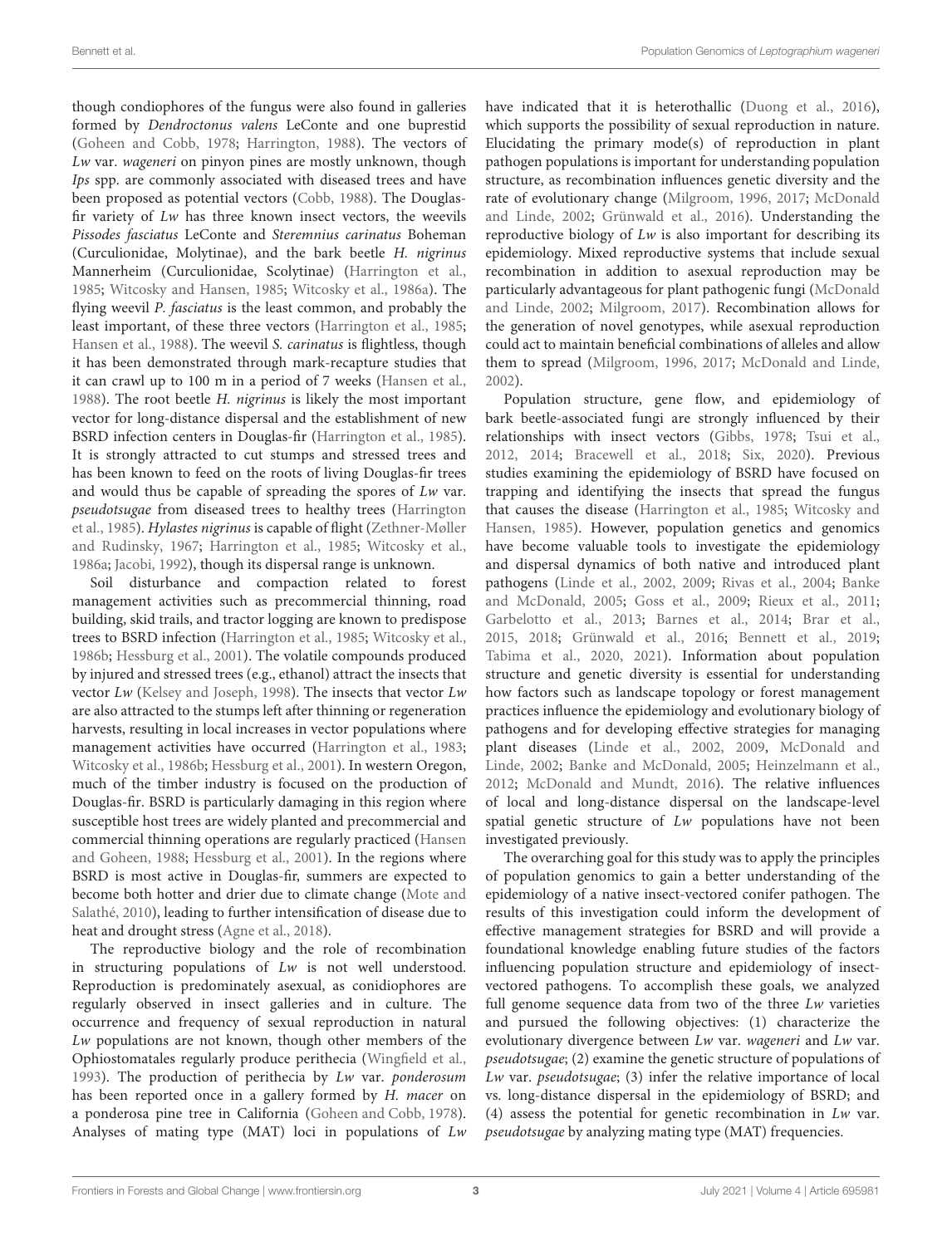### MATERIALS AND METHODS

#### Field Sampling

In 2018 and 2019, young Douglas-fir stands (ages 4–10 years) were selected from areas in which BSRD had been previously observed. Five stands were selected in each of three Douglasfir plantations including one tree farm near Forest Grove, OR (FG), a tree farm near Roseburg, OR (RB), and a tree farm near Springfield, OR (SP) (**[Table 1](#page-4-0)** and **[Figure 1](#page-5-0)**). Samples were also collected from one symptomatic stand in a plantation in the foothills of Mary's Peak near Philomath, OR (MP) (**[Table 1](#page-4-0)** and **[Figure 1](#page-5-0)**). Additionally, two natural stands of single-leaf pinyon pine (P. monophylla) were sampled in the San Bernardino National Forest near Big Bear, California (BL, DC) (**[Table 1](#page-4-0)** and **[Figure 1](#page-5-0)**). Trees within, or adjacent to, the focal stands with symptoms indicative of root disease (i.e., chlorosis or browning foliage, short leader length, wilting, stress cones) were examined for characteristic black staining in the vascular tissue near the root crown, and wood samples were collected if staining was present. Our sampling protocol called for collecting a minimum of 12 samples from each stand. However, this number varied due to disease incidence, availability of fresh material, time efficiency, and feasibility of sample collection. The wood samples were kept on ice and returned to the laboratory at Oregon State University within 48 h. The samples were then stored at 4◦C for no more than 14 days.

### Isolation of L. wageneri From Wood Samples

Stained wood pieces were surface sterilized by soaking for 30 s in 95% ethanol (EtOH) followed by 3 min in a 10% solution of household bleach (∼0.5% NaOCl) and rinsing with sterile deionized  $H_2O$ . The surface-sterilized pieces were then embedded in 2% malt extract agar (MEA) amended with 200 ppm cycloheximide and 200 ppm streptomycin sulfate (CSMA) [\(Harrington, 1992\)](#page-14-31). The characteristic serpentine hyphae of Lw often colonized the agar within 1–3 weeks. Conidiophores occasionally grew directly from the wood pieces within 10–14 days. Hyphal tips or conidia were aseptically transferred onto Petri dishes containing 2% MEA and incubated in the dark at 18◦C for approximately 14 days. While over 200 samples were initially collected in the field and processed in the laboratory, some of the samples did not yield pure cultures of Lw or were lost due to culture contamination. To prepare mycelium for DNA extractions and downstream applications, each Lw isolate was grown in 2% malt extract broth (MEB) for 14–28 days at room temperature on a rotary shaker (150 rpm). Mycelium from each liquid culture was filtered through sterilized Miracloth (MilliporeSigma), rinsed with sterile deionized  $H_2O$ , dried with sterile paper towel, and stored at –80◦C.

# DNA Extraction and Whole Genome Sequencing

A total of 164 samples were submitted to the Center for Genome Research and Biocomputing (CGRB) at Oregon State University for DNA extraction, Illumina library preparation, and whole genome sequencing. Approximately 30–50 mg of dried Lw mycelium from the liquid culture filtrate was placed in a 1.2 ml tube with a stainless-steel bead and frozen at – 80◦C. The tissue was homogenized with a Qiagen Tissue Lyser (Qiagen Inc., Hilden, Germany) at 30 hz for approximately 1 min. A magnetic particle extraction was performed with the Omega Bio-tek Mag-Bind Plant DNA DS kit (Omega Bio-tek Inc., Norcross, GA, United States) and the KingFisher Flex automated extraction platform (Thermo Fisher Scientific, Waltham, MA, United States). For the Illumina library prep, the purified DNA was mechanically sheared prior to the selection of 300 bp fragments. Illumina adapters were added to these fragments along with a unique barcode. The DNA samples were sequenced on two lanes of an Illumina HiSeq 3000 with 150 bp paired end reads.

### Bioinformatics and Data Processing

Illumina reads were mapped to an indexed reference genome from a Lw var. pseudotsugae ex-type isolate (CMW154) preserved in the culture collection (CMW) of the Forestry and Agricultural Biotechnology Institute (FABI), University of Pretoria, South Africa. Alignments were performed with the Burrows-Wheeler aligner (BWA v. 0.7.17) [\(Li and Durbin, 2009\)](#page-14-32) with default parameters. Post-processing was performed with SAMtools v. 1.12 (Conversion to BAM, [Li et al., 2009\)](#page-14-33) and PICARD tools (Marking duplicate reads, [Broad Institute, 2019\)](#page-14-34). Each sample was genotyped with the Haplotype Caller (HC) from the Genome Analysis Tool Kit (GATK v4.0) [\(McKenna et al.,](#page-15-27) [2010\)](#page-15-27) and combined into large variant call format (VCF) files, which were then filtered in R with the package vcfR v.1.0.0 [\(Knaus](#page-14-35) [and Grünwald, 2017;](#page-14-35) [R Core Team, 2020\)](#page-15-28).

Two separate VCF files were created; one was a combined dataset with haplotypes from both Lw var. pseudotsugae and Lw var. wageneri isolates, and the other a single species dataset with only Lw var. *pseudotsugae* isolates. This allowed for a more accurate depiction of the evolutionary relationships among the two Lw varieties, and higher resolution in the analyses of spatial genetic variation in the Lw var. pseudotsugae populations. The filtering protocol for the combined dataset masked all SNP variants with sequencing depth (DP) less than 4x and minimum mapping quality (MQ) less than 50. Individual SNP variants were masked if they were present in only a single sample. A mask was also applied if more than 20% missing data occurred at either the variant or sample levels. Quality filtering on the combined dataset resulted in the removal of five samples. As a result, 155 samples of Lw var. pseudotsugae and four samples of Lw var. wageneri remained. The Lw var. pseudotsugae dataset was filtered similarly except that the minimum DP threshold was 10x. This filtering protocol resulted in the removal of one additional sample for a final sample size of 154 for the single-species dataset.

### Evolutionary Divergence Among Two L. wageneri Varieties

The evolutionary relationship between the two host-specific Lw varieties and among the isolates of each variety was evaluated with a maximum-likelihood (ML) phylogeny. The MULTIGAMMAI algorithm from RAxML v. 8.1.2 was used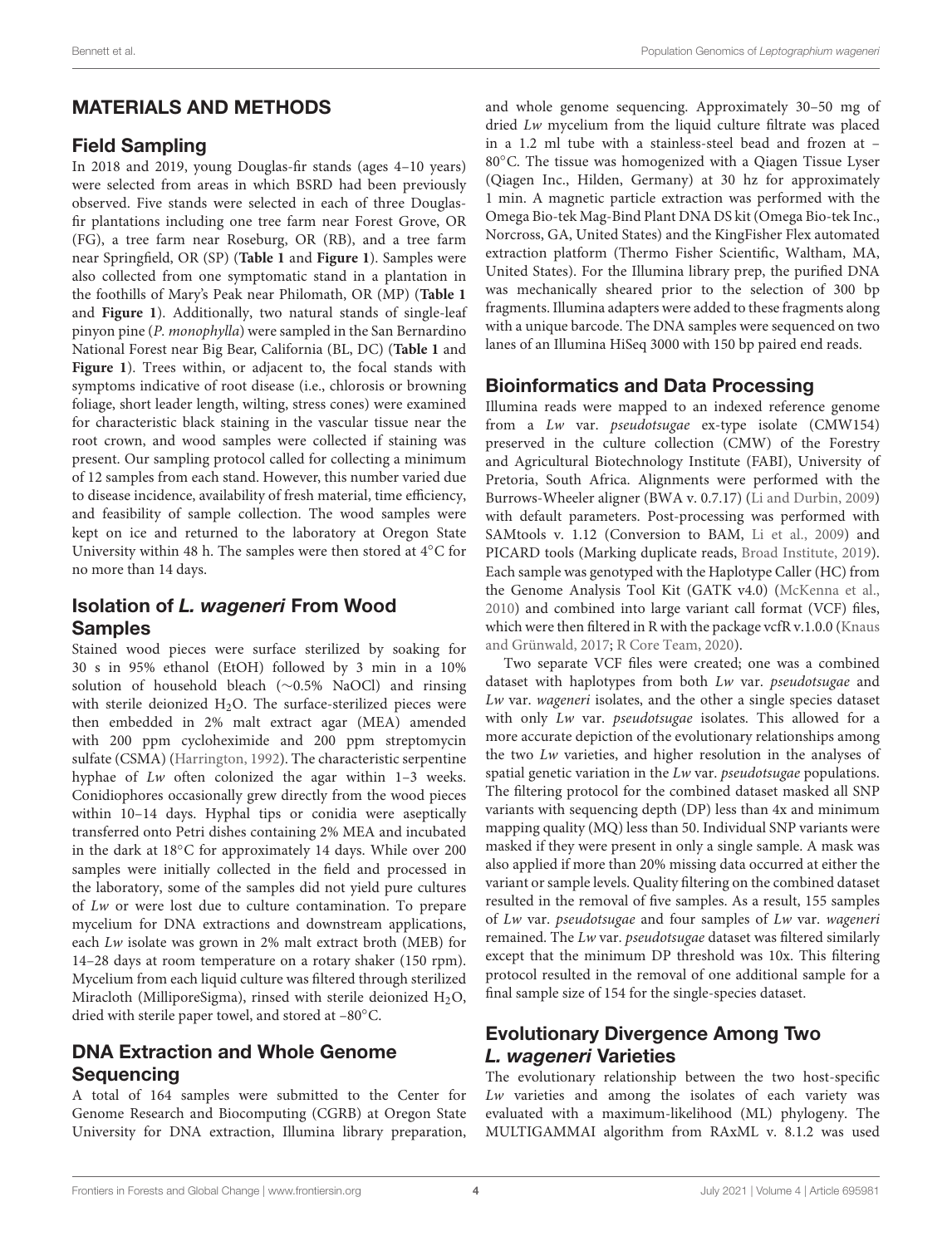<span id="page-4-0"></span>

| Taxon                                | Host                  | $N^*$ | <b>Stands</b> | Year(s) | Location         | Name(s)   | <b>Stand type</b> |
|--------------------------------------|-----------------------|-------|---------------|---------|------------------|-----------|-------------------|
| Leptographium wageneri var. wageneri | Pinus monophylla      | 4     |               | 2018    | Big Bear, CA     | BL. DC    | Natural stands    |
| L. wageneri var. pseudotsugae        | Pseudotsuga menziesii | 10    |               | 2018    | Philomath, OR    | <b>MP</b> | Timber plantation |
| L. wageneri var. pseudotsugae        | P. menziesii          | 47    | 5             | 2018    | Forest Grove, OR | FG        | Timber plantation |
| L. wageneri var. pseudotsugae        | P. menziesii          | 48    | 5             | 2018    | Roseburg, OR     | <b>RB</b> | Timber plantation |
| L. wageneri var. pseudotsugae        | P. menziesii          | 50    | 5             | 2019    | Springfield, OR  | <b>SP</b> | Timber plantation |
| Total                                |                       | 159   | 18            |         |                  |           |                   |

\*Number of L. wageneri haplotypes included in the combined SNP dataset (Lw var. wageneri and var. pseudotsugae).

with 1,000 bootstrap replicates to produce a phylogenetic reconstruction [\(Stamatakis, 2014\)](#page-15-29). The resulting tree was visualized with the R package ggtree v. 2.4.1 [\(Yu et al., 2017\)](#page-15-30). Average pairwise genetic differentiation (G'<sub>ST</sub>) [\(Hedrick, 2005\)](#page-14-36) between the two taxa was calculated from the haplotypes of 155 Lw var. pseudotsugae and 4 Lw var. wageneri isolates with the R package vcfR v. 1.10.0 [\(Knaus and Grünwald, 2017\)](#page-14-35). The proportion of SNP positions with  $G'_{ST}$  [\(Hedrick, 2005\)](#page-14-36) greater than 0.70 was calculated with the R package mmod v. 1.3.3 [\(Winter, 2012\)](#page-15-31) to estimate the degree of differentiation between the two Lw taxa.

### Diversity and Genetic Structure in L. wageneri var. pseudotsugae **Populations**

Discriminant analysis of principal components (DAPC) [\(Jombart et al., 2010\)](#page-14-37) was performed in R with adegenet v. 2.1.1 [\(Jombart, 2008\)](#page-14-38) with a priori designated populations representing the four Douglas-fir plantations to determine whether the observed genetic structure corresponded to the geographic sampling locations. If genetic structure corresponded precisely to the plantations that would be viewed as evidence supporting the existence of local clonal lineages with little or no gene flow at the regional scale. If no genetic structure was found in the population, or if it did not correspond to the four plantations, that would be viewed as evidence to support region-wide landscape-level gene flow that transcended individual plantations.

A K-means clustering algorithm from the R package adegenet v. 2.1.1 [\(Jombart, 2008;](#page-14-38) [Jombart et al., 2010\)](#page-14-37) was used to assign the Lw var. pseudotsugae haplotypes to genetic clusters without prior information about the plantations from which they originated. The optimal number of clusters (K) to describe the genetic variation within Lw var. pseudotsugae was chosen based on the identification of local minima in Bayesian information criterion (BIC) values [\(Jombart et al., 2010\)](#page-14-37). Maps depicting the spatial distributions of the genetic clusters were produced with ArcMap 10.5.1 (ESRI, Redlands, California). Each stand was summarized with a pie chart representing the proportion of isolates belonging to each genetic cluster. The relationships among these clusters were also evaluated with DAPC.

Isolation by distance in the Lw var. pseudotsugae population was assessed with a Mantel test from the R package ade4 v. 1.7–16 [\(Dray and Dufour, 2007\)](#page-14-39). This function implements a statistical test of the null hypothesis that no correlation exists between geographic and genetic distances. The genetic distance matrix consisted of pairwise dissimilarity values for the SNP haplotypes of Lw var. pseudotsugae isolates, calculated with the R package poppr v. 2.9 [\(Kamvar et al., 2014,](#page-14-40) [2015\)](#page-14-41). The stats package v. 4.1.0 in R was used to calculate pairwise Euclidean distances among the geographic coordinates for each sample. Statistical significance was determined from a Monte-Carlo test with 10,000 random samples.

Expected heterozygosity (i.e., gene diversity) (Hs) was calculated in R with the package adegenet v. 2.1.1 [\(Jombart,](#page-14-38) [2008\)](#page-14-38) to assess within-population genetic diversity at the stand and plantation levels. This value has also been called gene diversity and can be interpreted as the probability that two alleles selected at random from the population (or subpopulation) will be different [\(Nei, 1973\)](#page-15-32). Genetic variation was partitioned among hierarchical levels of spatial scale including plantation, stand within plantations, and within-stand via analysis of molecular variance (AMOVA) [\(Excoffier et al., 1992\)](#page-14-42), performed with the R package poppr v. 2.9 [\(Kamvar et al., 2014,](#page-14-40) [2015\)](#page-14-41). This analysis included a calculation of phi statistics ( $\phi$ <sub>ST</sub>) representing global estimates of genetic differentiation among sampling units within and between each of the hierarchical levels. Pairwise genetic differentiation among plantations, and among stands within plantations, was also estimated with  $G'_{ST}$  [\(Hedrick, 2005\)](#page-14-36) calculated with the R package mmod v. 1.3.3 [\(Winter, 2012\)](#page-15-31).

#### Mating Type Assays

To identify the mating type of the reference isolate CMW154, a search for genes homologous to the reported MAT genes of other species of Leptographium was performed. The MAT1- 1 idiomorph from L. procerum was used as reference locus (KC883456; [Duong et al., 2013\)](#page-14-43). A BLAST database [\(Altschul](#page-13-7) [et al., 1990\)](#page-13-7) was constructed using the MAT1-1-1, MAT1-1-2, and MAT1-1-3 amino acid sequences from L. procerum, as well as the upstream SLA gene of L. profanum (AGS32063.1; [Duong](#page-14-43) [et al., 2013\)](#page-14-43). The blastp searches using the amino acid sequences predicted from the CMW154 reference genome were used as queries to detect homologous sequences, using an e-value of  $10e^{-10}$  as the threshold.

Presence/absence of the MAT1-1 locus across the samples in this study was assayed by measuring the read depth at the region of the predicted MAT1-1 locus. The depth assays were performed on the BAM files from the read alignment to isolate CMW154 used for the population genetics analysis. Depth of coverage was calculated using SAMtools v. 1.12 depth [\(Li et al., 2009\)](#page-14-33).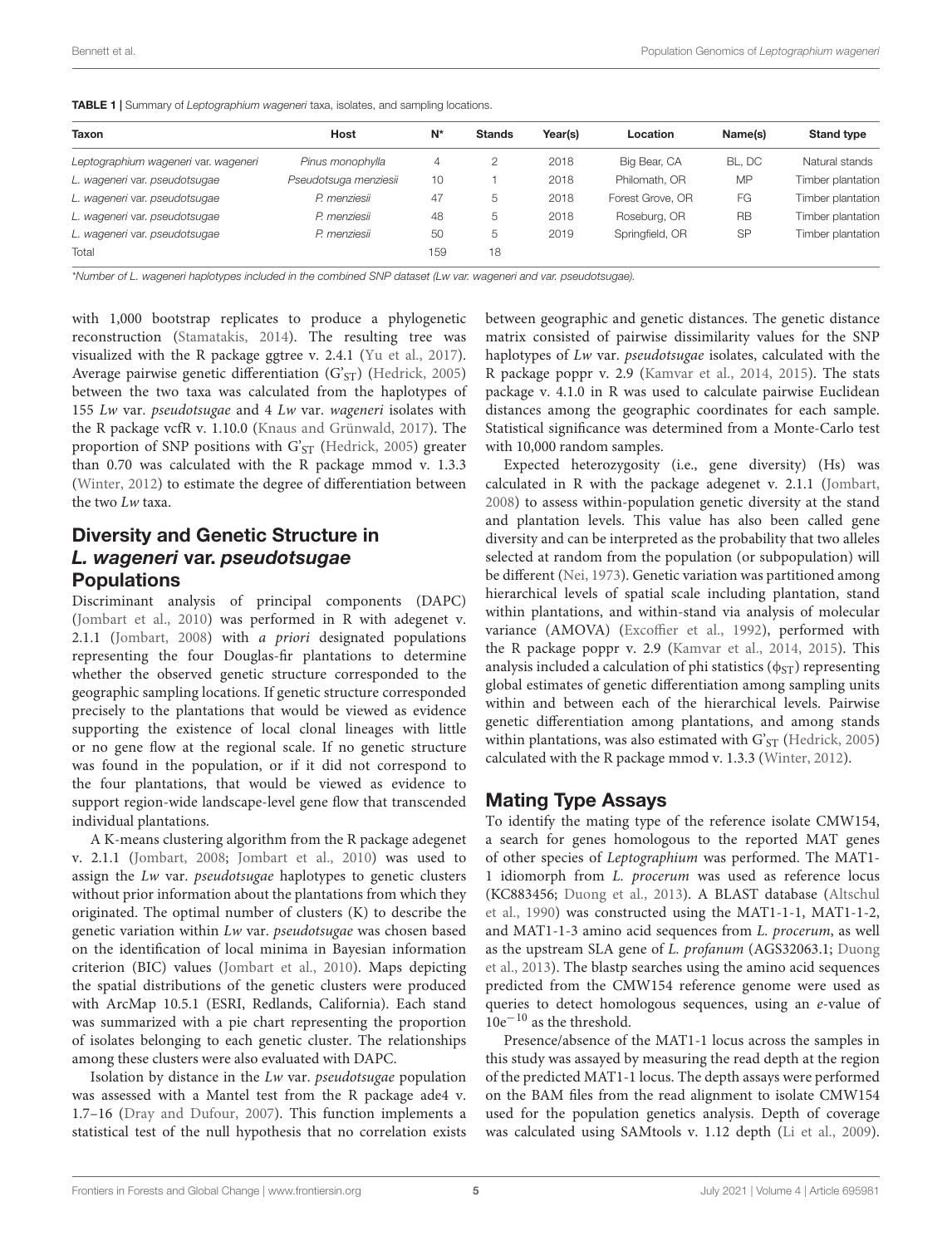

<span id="page-5-0"></span>Visualization of depth was done in the R package ggplot2 v. 3.3.1 [\(Wickham, 2016\)](#page-15-33). Mating type idiomorphs were detected for each sample in the following manner- for MAT1-1: The presence and completeness of the SLA locus, the completeness of the MAT1- 1-1 locus, and presence of MAT1-1-2 locus. For MAT1-2: The presence and completeness of the SLA locus, a truncated version of the MAT1-1-1 locus and the absence of a MAT1-1-2 locus [\(Duong et al., 2013;](#page-14-43) [Tsui et al., 2013\)](#page-15-34). Finally, to evaluate equal mating ratios, a chi-square test was performed for each site and location using the R statistical framework.

# RESULTS

The combined dataset containing 159 unique haplotypes (Lw var. wageneri = 4, Lw var. pseudotsugae = 155) consisted of 120,613 binary SNPs with 4.38% missing data overall. The single species dataset (Lw var. pseudotsugae only) consisted of 154 haplotypes with 96,088 binary SNPs and 4.04% missing data overall. The average number of reads per sample ranged from 7,665,531 to 23,658,824 and average sequencing depth per sample ranged from 17.63x to 77.66x (mean = 32.51x)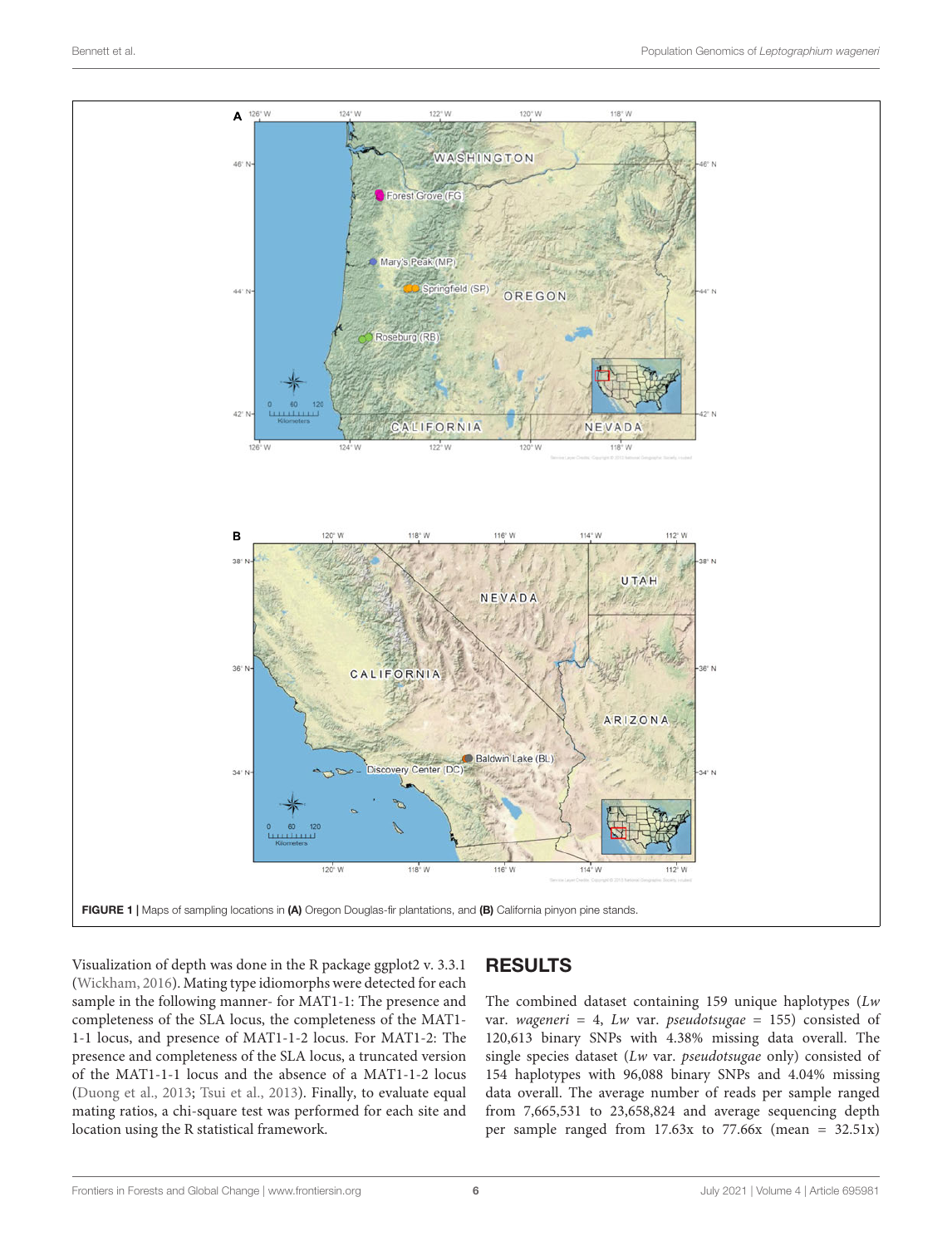(**[Supplementary Table 1](#page-13-8)**). The percentage of reads mapped to the reference genome ranged from 82.99 to 97.71% (mean = 95.37%) (**[Supplementary Table 1](#page-13-8)**).

### Evolutionary Divergence Among Two L. wageneri Varieties

The topology of the rooted ML tree showed strong evolutionary divergence between the two Lw varieties. The varieties were grouped into two separate clades with relatively long associated branch length and robust statistical support (**[Figure 2](#page-6-0)**). The average  $G_{ST}$  among isolates of Lw var. pseudotsugae and Lw var. wageneri was 0.411 and 44.9% of the SNPs in their genomes had G'<sub>ST</sub> greater than 0.7 suggesting strong genetic differentiation.

# Diversity and Genetic Structure in L. wageneri var. pseudotsugae Populations

In the ML tree, the Lw var. pseudotsugae group was represented by either local clonal lineages (i.e., isolates with similar haplotypes originating from a single plantation) or more diverse groupings consisting of closely related isolates from different plantations. Three distinct basal clades were observed among the Lw var. pseudotsugae isolates. One clade was represented by isolates collected in the SP plantation, one represented by isolates collected in the FG and SP plantations, and one represented by a mixture of isolates collected from the four Douglas-fir plantations (MP, FG, RB, and SP) (**[Figure 2](#page-6-0)**).

The DAPC analyses produced from the single species data set revealed evidence for both local and regional genetic structure in Lw var. pseudotsugae (**[Figure 3](#page-7-0)**). Four clusters were observed in the DAPC scatter plot (**[Figure 3A](#page-7-0)**), representing the MP, FG, RB, and SP plantations. These four clusters appeared as distinct groupings, but with some overlap of isolates with similar haplotypes, a pattern that closely resembled the groupings observed in the phylogenetic tree (**[Figure 2](#page-6-0)**). Isolates from the FG and MP plantations appeared most closely associated with the RB isolates, while SP appeared to be more divergent with little overlap with the cluster representing the RB isolates (**[Figure 3A](#page-7-0)**). The haplotypes of isolates collected in the RB and MP plantations were unique in that they appeared to be admixed based on posterior probabilities of these individuals to the clusters representing each plantation (**[Figure 3B](#page-7-0)**). These RB and MP haplotypes had at least 0.70 probability of assignment to the RB cluster and up to 0.30 probability of assignment to the MP cluster. Haplotypes similar to these were detected in all plantations (**[Figure 3B](#page-7-0)**). The haplotypes of most isolates collected in the FG and SP plantations had a very high probability of membership in the genetic cluster represented by their respective plantation (i.e., most haplotypes from the FG plantation belonged to the FG population, and most haplotypes from the SP plantation belonged to SP population) (**[Figure 3B](#page-7-0)**). Isolates collected at the MP and RB plantations, which are approximately 150 km apart (**[Figure 1](#page-5-0)**), had similar genetic composition, with the posterior probabilities for each isolate reflecting partial membership in both the RB and MP clusters (**[Figure 3B](#page-7-0)**).



<span id="page-6-0"></span>The average expected heterozygosity (Hs) served as an estimate of within-population genetic diversity [\(Nei, 1973\)](#page-15-32). This metric was calculated for the entire sample population, and at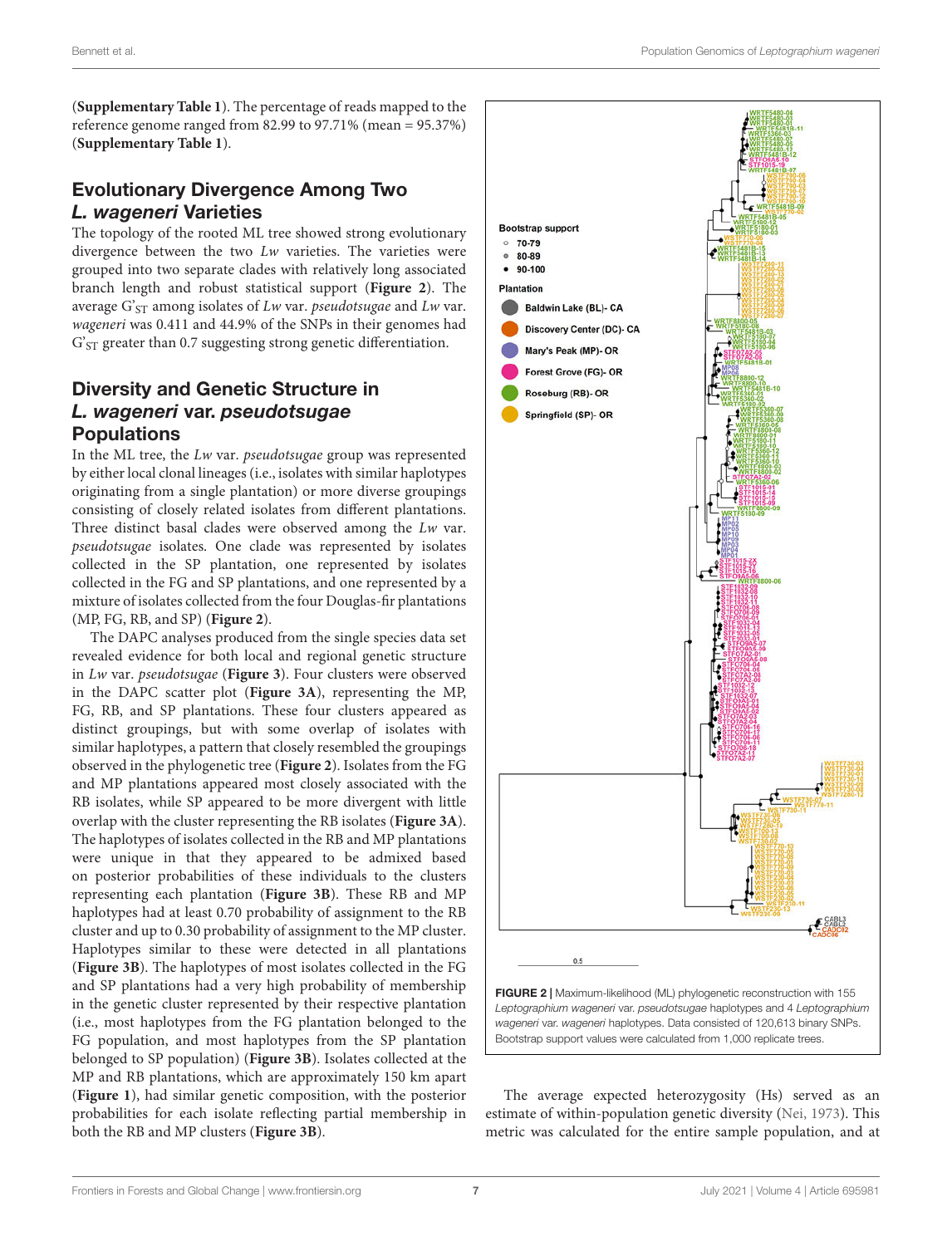

<span id="page-7-0"></span>the plantation and stand levels (**[Table 2](#page-8-0)**). At the plantation level, the average expected heterozygosity ranged from 0.118 for the FG plantation to 0.243 for the SP plantation. The stand RB\_5480 had the lowest diversity (Hs = 0.021) and SP\_770 had the highest (Hs = 0.162) (**[Table 2](#page-8-0)**). The gene diversity for the entire sample population of Lw var. pseudotsugae from Douglas-fir plantations in western Oregon was 0.209 (**[Table 2](#page-8-0)**).

The AMOVA partitioned genetic variation among several levels of a spatial population hierarchy. A large proportion of the genetic variation in the Lw var. pseudotsugae population occurred within stands (43.812%, **[Table 3](#page-8-1)**), with significant differentiation among plantations ( $\phi_{ST} = 0.213$ ,  $P = 0.001$ ), and among stands within plantations ( $\phi$ <sub>SS</sub> = 0.443, *P* = 0.001) (**[Table 3](#page-8-1)**). Estimates of pairwise genetic differentiation among plantations, and among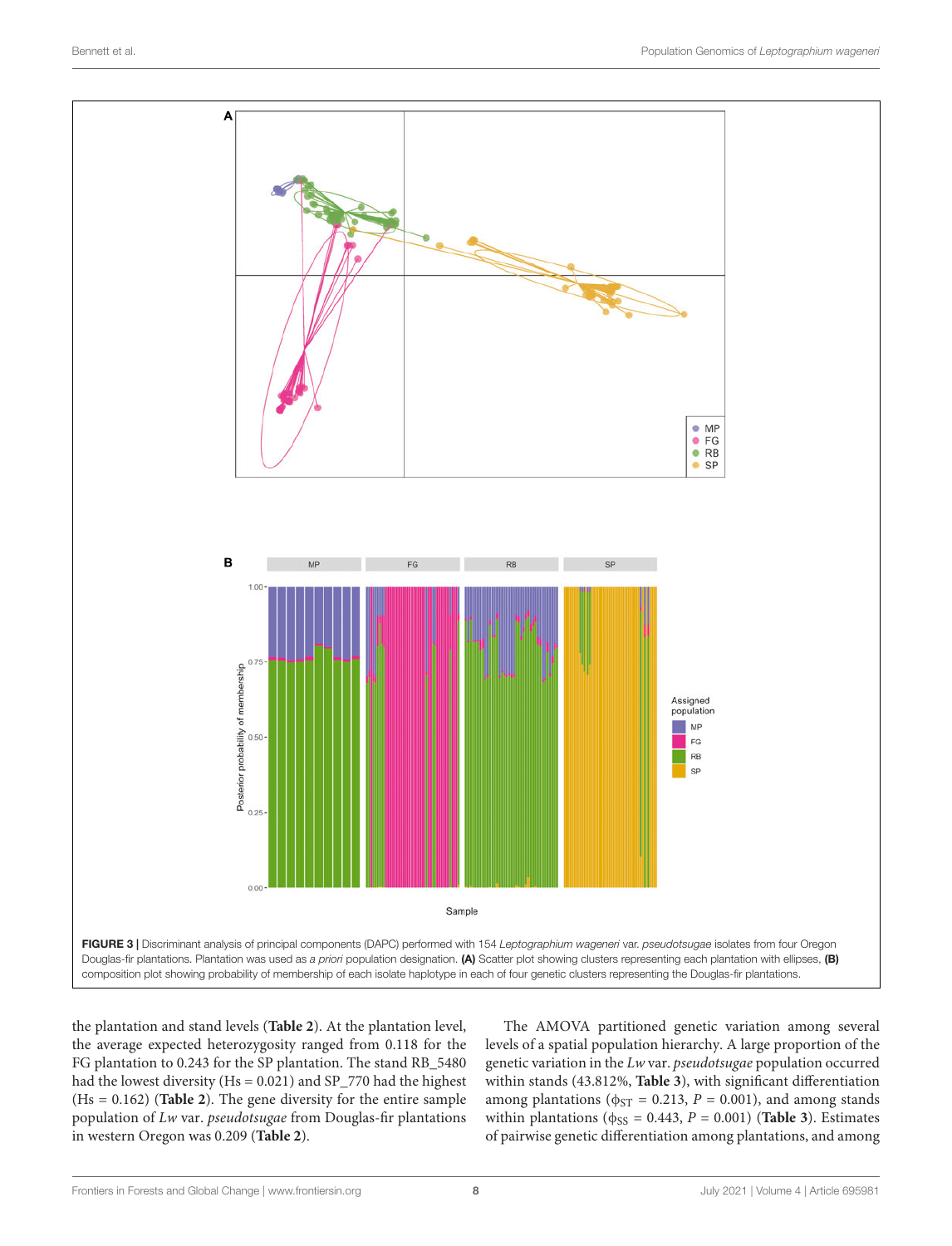<span id="page-8-0"></span>TABLE 2 | Sample sizes, expected heterozygosity, and inferred mating type ratios for the stands and planations from which Leptographium wageneri var. pseudotsugae isolates were collected.

| <b>Stratum</b>           | N <sup>a</sup> | Hs <sup>b</sup> | MAT1           | MAT <sub>2</sub> | Mating type ratio (MAT1:MAT2) | $P$ -value <sup>c</sup> |  |
|--------------------------|----------------|-----------------|----------------|------------------|-------------------------------|-------------------------|--|
| <b>Forest Grove (FG)</b> |                |                 |                |                  |                               |                         |  |
| FG_1015                  | $\overline{9}$ | 0.131           | 5              | 4                | 1.25:1                        | 0.739                   |  |
| FG_1032                  | 10             | 0.027           | 3              | $\overline{7}$   | 1:2.33                        | 0.206                   |  |
| FG_0706                  | 10             | 0.035           | 3              | $\overline{7}$   | 1:2.33                        | 0.206                   |  |
| FG_O7A2                  | 10             | 0.107           | 7              | 3                | 1:2.33                        | 0.206                   |  |
| FG_O9A5                  | 8              | 0.112           | 6              | $\mathbf{2}$     | 3:1                           | 0.157                   |  |
| FG plantation total      | 47             | 0.118           | 24             | 23               | 1.04:1                        | 0.884                   |  |
| Mary's Peak (MP)         |                |                 |                |                  |                               |                         |  |
| <b>MP</b>                | 10             | 0.034           | $\overline{7}$ | 3                | 2.33:1                        | 0.206                   |  |
| Roseburg (RB)            |                |                 |                |                  |                               |                         |  |
| RB_5180                  | 11             | 0.105           | 5              | 6                | 1:1.2                         | 0.763                   |  |
| RB_5360                  | 11             | 0.089           | 8              | 3                | 2.67:1                        | 0.132                   |  |
| RB_5480                  | 6              | 0.021           | 6              | $\circ$          | 6:0                           | 0.014                   |  |
| RB_5481B                 | 11             | 0.116           | 3              | 8                | 1:2.67                        | 0.132                   |  |
| RB 8800                  | 8              | 0.088           | 5              | 3                | 1.67:1                        | 0.480                   |  |
| RB plantation total      | 47             | 0.129           | 27             | 20               | 1.35:1                        | 0.307                   |  |
| Springfield (SP)         |                |                 |                |                  |                               |                         |  |
| SP_230                   | 8              | 0.053           | 6              | $\overline{c}$   | 3:1                           | 0.157                   |  |
| SP_700                   | 8              | 0.105           | $\overline{7}$ |                  | 7:1                           | 0.034                   |  |
| SP 7280                  | 13             | 0.082           | 13             | 0                | 13:0                          | 0.000                   |  |
| SP_730                   | 11             | 0.139           | 11             | $\circ$          | 11:0                          | 0.001                   |  |
| SP_770                   | 10             | 0.162           | $\overline{7}$ | 3                | 2.33:1                        | 0.206                   |  |
| SP plantation total      | 50             | 0.243           | 44             | 6                | 7.33:1                        | 7.7e-08                 |  |
| Population total         | 154            | 0.209           | 102            | 52               | 1.96:1                        | 5.6e-05                 |  |

aNumber of SNP haplotypes present in the single-species dataset for a given population stratum (Lw var. pseudotsugae only).

**b**Expected heterozygosity (i.e., gene diversity).

<sup>c</sup>P-values from chi-squared test for deviation from expected 1:1 mating type ratio.

stands within plantations, provided additional support for these relationships (**[Figure 4](#page-10-0)**). All plantations showed moderateto-strong genetic differentiation from one another. The FG and MP plantations had the strongest plantation-level genetic differentiation (G'<sub>ST</sub> = 0.62), while the SP and RB plantations had the weakest  $(G<sub>ST</sub> = 0.30)$  (**[Figure 4A](#page-10-0)**). Stands within the FG and RB plantations were generally weakly differentiated from one another (**[Figure 4B](#page-10-0)**), with a few exceptions. For instance, stand FG\_1015 was more strongly differentiated from some other FG stands (e.g., FG\_O706 and FG\_1032) than from some stands in the more distant RB and SP plantations (**[Figure 4B](#page-10-0)**). The isolates collected in stand FG\_1015 shared the closest relationships with isolates collected in the RB stands 5180 ( $G'ST = 0.24$ ), 8800  $(G<sub>ST</sub> = 0.25)$ , and 5481B  $(G<sub>ST</sub> = 0.26)$  (**[Figure 4B](#page-10-0)**). Those stands

<span id="page-8-1"></span>TABLE 3 | Analysis of molecular variance (AMOVA) table showing the partitioning of total genetic variability in the Leptographium wageneri var. pseudotsugae population among levels of a population hierarchy.

| <b>Hierarchical level</b>                                 | Variance (%) | Ф     |       |
|-----------------------------------------------------------|--------------|-------|-------|
| $\phi_{ST}$ (between plantations)                         | 21.325       | 0.213 | 0.001 |
| <b>d<sub>SS</sub></b> (between stands within plantations) | 34.863       | 0.443 | 0.001 |
| $\phi$ <sub>IS</sub> (within stands)                      | 43.812       | 0.562 | 0.001 |

The P-values were calculated from 999 permutations of a randomization test on Phi statistics.

are approximately 250 km apart (**[Figure 1](#page-5-0)**). These  $G'_{ST}$  values were similar to those calculated for pairwise comparisons among other stands within the FG plantation (**[Figure 4B](#page-10-0)**). Stands within the SP plantation were very strongly differentiated from one another, with the exception of  $SP_230$  and  $SP_770$  ( $G'_{ST} = 0.29$ ) (**[Figure 4B](#page-10-0)**). The Mantel test indicated a statistically significant relationship between geographic and genetic distances ( $r = 0.290$ ,  $P < 0.001$ ). Thus, isolates collected closer together were generally more closely related and those collected further apart were generally more distantly related.

The K-means clustering analysis with the 154 Lw var. pseudotsugae haplotypes yielded a local minimum BIC value at K = 9 clusters (**[Supplementary Table 2](#page-13-8)** and **[Supplementary](#page-13-8) [Figure 1](#page-13-8)**). Thus, nine was chosen as the optimal number of clusters necessary to describe the variation present in the Lw var. pseudotsugae haplotypes (**[Supplementary Figure 2](#page-13-8)**). In some cases, the clusters were unique to a stand (e.g., Cluster 7, **[Figures 5](#page-11-0)**, **[6](#page-12-0)**). We did not find evidence of Cluster 7 occurring outside of the stand where it was detected, despite having sampled 11 isolates from an adjacent stand (**[Figures 5D](#page-11-0)**, **[6](#page-12-0)**). In other cases, isolates belonging to the same genetic cluster occurred in two or more stands within a single plantation (e.g., Cluster 3, **[Figures 5A](#page-11-0)**, **[6](#page-12-0)**). One of the genetic clusters identified via K-means clustering (Cluster 8, **[Figures 5](#page-11-0)**, **[6](#page-12-0)**) occurred in all four of the plantations sampled in western Oregon.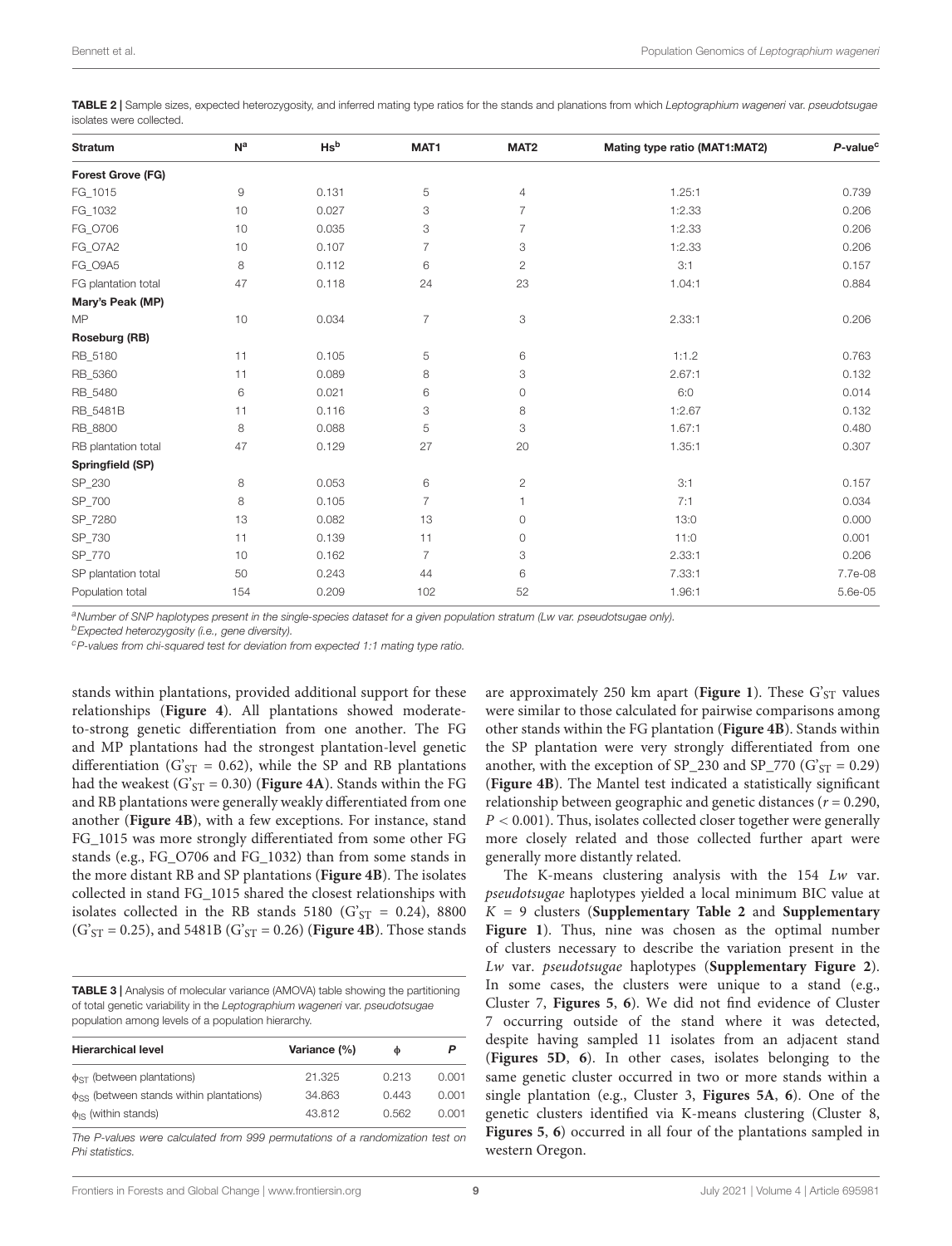# Mating Type Identification and **Distribution**

The homology assays to detect the mating type locus MAT1-1 in isolate CMW154 resulted in a region from 9,951 to 17,898 of Contig 94. This region contained sequences homologuous to the SLA gene (LWAP\_08038,  $e$ -value = 0), MAT1-1-1 (LWAP\_08037, e-value = 0) and MAT1-1-2 (LWAP\_08037,  $e$ -value = 2.30e-87) genes. No homologuous sequences were found for MAT1-1-3 in the CMW154 reference genome. A total of 111 Lw var. pseudotsugae isolates were predicted to have the MAT1-1 idiomorph, characterized by the presence of full MAT1- 1-1 and MAT1-1-2 loci [\(Duong et al., 2013\)](#page-14-43). Fifty-three isolates were predicted to have the MAT1-2 idiomorph, characterized by a truncated MAT1-1-1 locus and the absence of the MAT1- 1-2 locus [\(Duong et al., 2013;](#page-14-43) **[Supplementary Figure 3](#page-13-8)** and **[Supplementary Table 3](#page-13-8)**).

For the majority of stands, the observed mating type ratios did not deviate significantly from the expected 1:1 ratio (**[Table 2](#page-8-0)**). However, there were three stands in the SP plantation and one stand in the RB plantation that had mating ratios that differed significantly from the expectation (**[Table 2](#page-8-0)**). At the plantation level, only the SP plantation differed significantly from the expectation (MAT1:MAT2 = 7:1,  $p < 0.01$ ) (**[Table 2](#page-8-0)**).

# **DISCUSSION**

We used a population genomics approach to investigate the epidemiology, dispersal capabilities, and reproductive biology of the BSRD fungus. The two varieties of Lw included in these analyses, Lw var. wageneri and Lw var. pseudotsugae, appear to be strongly divergent. Analyses of the population structure and diversity of Lw var. pseudotsugae in Douglas-fir plantations in western Oregon revealed signatures of clonality, but with mating type distributions suggesting heterothallism and the possibility of recombination via sexual reproduction. The spatial distribution of genetic variation in Lw var. pseudotsugae populations provided evidence for both local and long-distance dispersal, with implications for future management of BSRD.

Phylogenetic reconstruction and estimates of genetic differentiation indicated strong evolutionary divergence among isolates of Lw var. wageneri and Lw var. pseudotsugae. This level of divergence in populations of bark beetle symbionts can result from host differentiation, insect behavior, geographic isolation, or a combination of these factors [\(Alamouti et al.,](#page-13-9) [2011;](#page-13-9) [Bracewell et al., 2018\)](#page-13-1). Cryptic speciation has occurred due to genetic isolation among two lineages of a closely related ophiostomatoid fungus, G. clavigera, co-occurring on mountain pine beetle (MPB) and/or jeffrey pine beetle (JPB) [\(Alamouti](#page-13-9) [et al., 2011\)](#page-13-9). The genetic isolation among these lineages was attributed to factors such as bark beetle population dynamics, tree host preferences, and host-tree physiology, all of which may have influenced genetic diversity and driven evolutionary divergence in the fungal symbiont populations [\(Alamouti et al.,](#page-13-9) [2011\)](#page-13-9). Similarly, Lw var. wageneri occurs on pinyon pine and is associated with an undescribed group of vectors that frequently invade that tree host, while Lw var. pseudotsugae is found only on Douglas-fir and is vectored by several species of insects that preferentially colonize that host. This suggests that similar factors to those described by [Alamouti et al.](#page-13-9) [\(2011\)](#page-13-9) may be influencing evolutionary dynamics and species divergence among lineages of Lw. Further phylogenetic analyses are needed to determine whether treatment of these fungi as separate species, rather than varieties of the same species, would be warranted. Future studies should include isolates of the third variety (Lw var. ponderosum) as well as additional taxa in the genus.

Population-level analyses of 154 SNP haplotypes of Lw var. pseudotsugae from 16 stands across four Douglas-fir plantations revealed spatial genetic structure suggesting a heterogeneous mosaic of genetic diversity at local and regional scales. Although Lw var. pseudotsugae populations are mainly clonal, consistent with asexual reproduction via mitospores, local populations are diverse, and the clonal lineages contained therein may occupy relatively large geographic areas. New clonal lineages likely arise due to mutation, recombination, and/or genetic drift, and may spread locally via root contact or disperse to new stands via insect vector. Although ascomata of Lw var. pseudotsugae have never been observed, there is evidence for heterothallism (i.e., the presence of two mating type idiomorphs) from this and previous studies [\(Duong et al., 2016\)](#page-14-24). This, along with our observations that mating type ratios did not differ significantly from 1:1 in most stands (**[Table 2](#page-8-0)**), suggests that this fungus is capable of sexual reproduction. However, the abundance of clonal lineages suggests that if recombination does occur, it is relatively infrequent. The occurrence of outcrossing via sexual reproduction, however infrequent, has likely played a role in evolutionary history of Lw and may influence current population genetic structure [\(Duong et al., 2016\)](#page-14-24).

Isolates collected in the SP plantation were predominately MAT1 (**[Table 2](#page-8-0)**) resulting in a highly clonal population structure in these stands (**[Figure 2](#page-6-0)**). The results of this study precluded an understanding of the frequency with which sexual reproduction might occur in the presence of both mating types. Recombination may occur infrequently where both mating types are present and may account for the diversity of haplotypes observed within plantations. The primary asexual reproductive mode accompanied by less frequent sexual recombination appears to be a common strategy for ophiostomatoid fungi [\(Alamouti et al.,](#page-13-9) [2011;](#page-13-9) [Tsui et al., 2012,](#page-15-20) [2013,](#page-15-34) [2014;](#page-15-21) [Duong et al., 2013,](#page-14-43) [2016\)](#page-14-24) and other bark beetle ectosymbionts [\(Bracewell et al., 2018\)](#page-13-1). This lifestyle may be particularly beneficial for these symbiotic fungi, as frequent asexual reproduction would maintain highly adaptive coevolutionary traits associated with beetle symbiosis and plant pathogenicity [\(Milgroom, 1996,](#page-15-17) [2017;](#page-15-18) [McDonald and](#page-15-19) [Linde, 2002;](#page-15-19) [Möller and Stukenbrock, 2017;](#page-15-35) [Bracewell et al.,](#page-13-1) [2018\)](#page-13-1). The relatively infrequent sexual reproduction would provide novel combinations of alleles, increasing the potential for adaptation and counteracting the effects of Muller's ratchet (i.e., the accumulation of deleterious mutations) [\(Milgroom,](#page-15-17) [1996,](#page-15-17) [2017;](#page-15-18) [McDonald and Linde, 2002;](#page-15-19) [Möller and Stukenbrock,](#page-15-35) [2017;](#page-15-35) [Bracewell et al., 2018\)](#page-13-1). Future studies should focus on understanding the frequency of sexual reproduction in L. wageneri and its effects on population structure and the evolutionary dynamics of this species.

Gene flow within and among Douglas-fir plantations was assessed to infer the relative influence of local and long-distance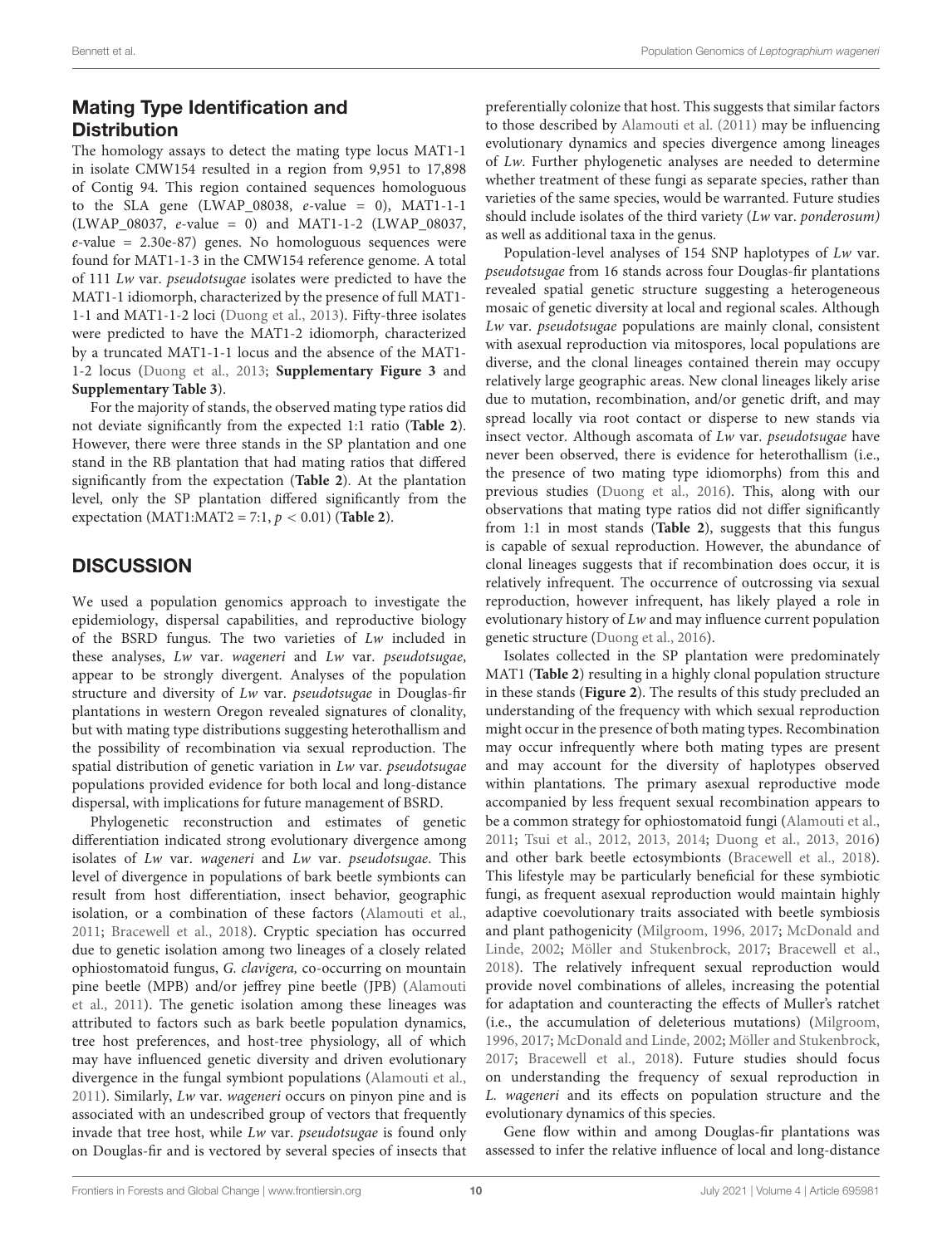

<span id="page-10-0"></span>dispersal on the genetic structure of the Lw var. pseudotsugae population. The observed spatial distribution of haplotypes suggests three possible modes of dispersal. Local spread of clonal haplotypes within a stand could occur via insect vector or by root contact/root grafting among adjacent trees [\(Goheen and](#page-14-7) [Hansen, 1978;](#page-14-7) [Harrington et al., 1985;](#page-14-17) [Witcosky and Hansen,](#page-15-4) [1985;](#page-15-4) [Hessburg and Hansen, 1986;](#page-14-2) [Witcosky et al., 1986a;](#page-15-5) [Hansen](#page-14-14) [et al., 1988\)](#page-14-14). This would result in small clusters of individuals

with identical, or very similar, haplotypes. Mid-range dispersal could occur within and between stands in the same plantation, resulting in the spread of Lw var. pseudotsugae among trees where roots are not in direct contact, indicating vectoring by walking or flying insects [\(Harrington et al., 1985;](#page-14-17) [Witcosky and](#page-15-4) [Hansen, 1985;](#page-15-4) [Hessburg and Hansen, 1986;](#page-14-2) [Witcosky et al., 1986a;](#page-15-5) [Hansen et al., 1988\)](#page-14-14). This would result in identical or very similar haplotypes being detected between trees in the same stand that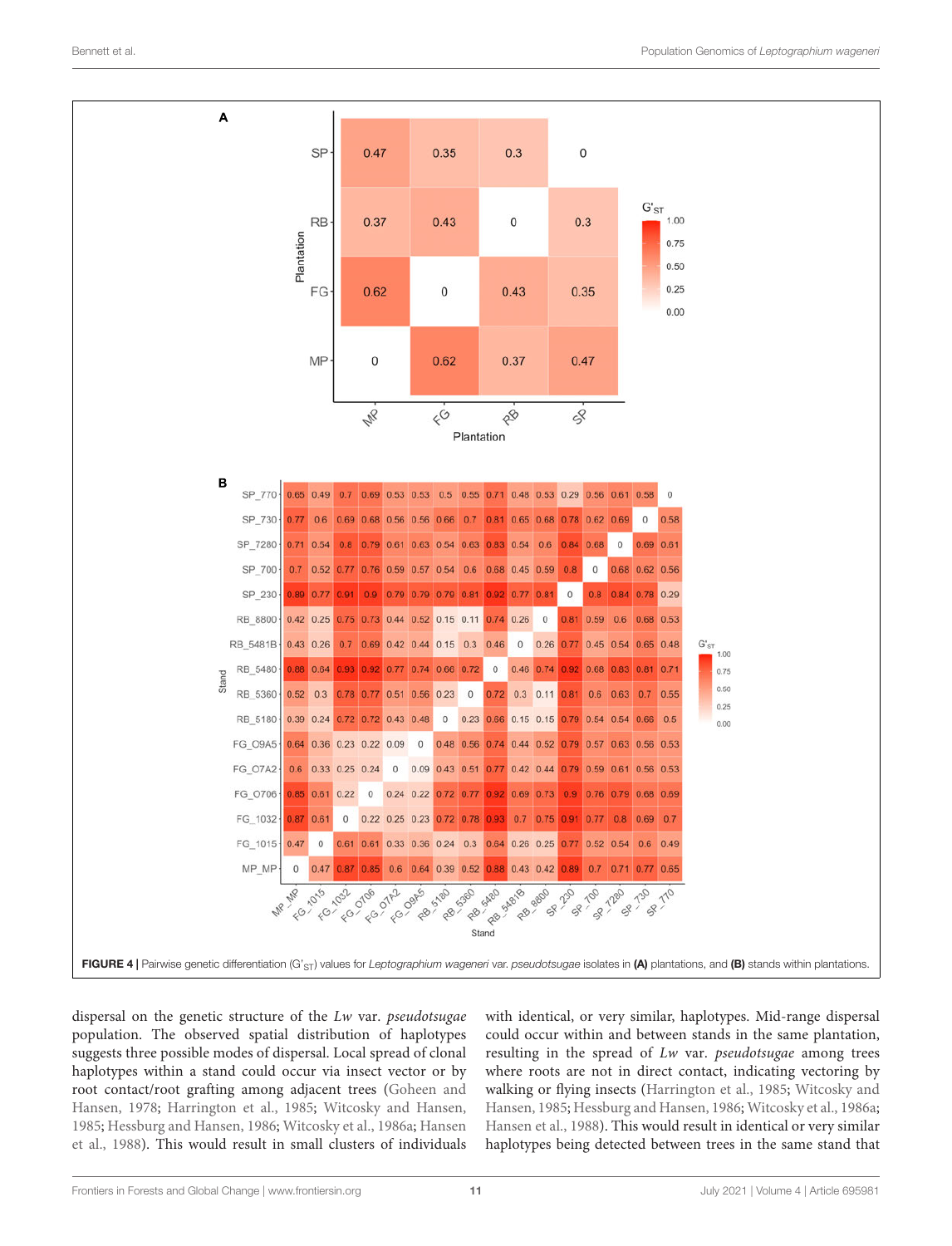

<span id="page-11-0"></span>Peak (MP) plantation, (C) Roseburg (RB) plantation, (D) Springfield (SP) plantation. Labels next to the pie charts represent the abbreviation for each plantation followed by the stand number. See [Table 2](#page-8-0) for sample sizes within stands and plantations.

are not adjacent to one another, or those that are in different stands in the same plantation. The establishment of new infection centers would occur via long-distance dispersal by a flying insect such as H. nigrinus [\(Harrington et al., 1985\)](#page-14-17) and would result in closely related Lw var. pseudotsugae haplotypes being detected in separate plantations. This long-distance dispersal may also occur by some other mechanism such as anthropogenic spread due to movement of infected seedlings, though there is currently no evidence to support this. These dispersal modes need not necessarily be mutually exclusive. Rather, a combination occurring simultaneously could explain the observed landscapelevel distribution of genetic variation.

It is unclear whether the apparent admixture among isolates from the MP and RB plantations is due to gene flow and subsequent recombination among isolates or simply reflects shared ancestry. Either scenario could result in the observed patterns in the DAPC composition plot where MP and RB isolates had mixed population assignments (**[Figure 3B](#page-7-0)**). Isolates with haplotypes similar to those from the RB and MP plantations were observed among the isolates from the FG and SP plantations, yet haplotypes characteristic of the SP or FG plantations were not observed in the RB or MP plantations (**[Figures 3](#page-7-0)**, **[5](#page-11-0)**, **[6](#page-12-0)**). This suggests that unidirectional gene flow may have occurred from the RB and/or MP populations to the other plantations. When BSRD became established in these plantations is not known, but if it became established in the RB and/or MP plantations earlier than the others, that could be an indication that these plantations were the source for at least some of the Lw var. pseudotsugae subpopulations in plantations across western Oregon.

The spatial distribution of haplotypes suggests that vectormediated dispersal plays a major role in the epidemiology of Lw var. pseudotsugae and is likely more common than previously recognized. The fact that isolates with similar haplotypes were detected at all four Douglas-fir plantations across the 250 km sampling range in Oregon (**[Figures 1](#page-5-0)**, **[3B](#page-7-0)**, **[5](#page-11-0)**) suggests that gene flow occurs over long distances. The occurrence of a distinct genetic cluster in all of the sampled plantations (Cluster 8, **[Figures 5](#page-11-0)**, **[6](#page-12-0)**) supports this hypothesis. This could be an indication of discrete long-range dispersal events by a flying vector such as H. nigrinus. However, it is more likely that this is an endemic haplotype that has come to occupy the range of Douglas-fir in western Oregon forming a contiguous distribution at the landscape scale through a series of dispersal events that occurred over shorter distances in a stepwise manner [\(Linde et al., 2002\)](#page-14-26).

In addition to the haplotypes and genetic clusters that were similar or shared across plantations, we also observed unique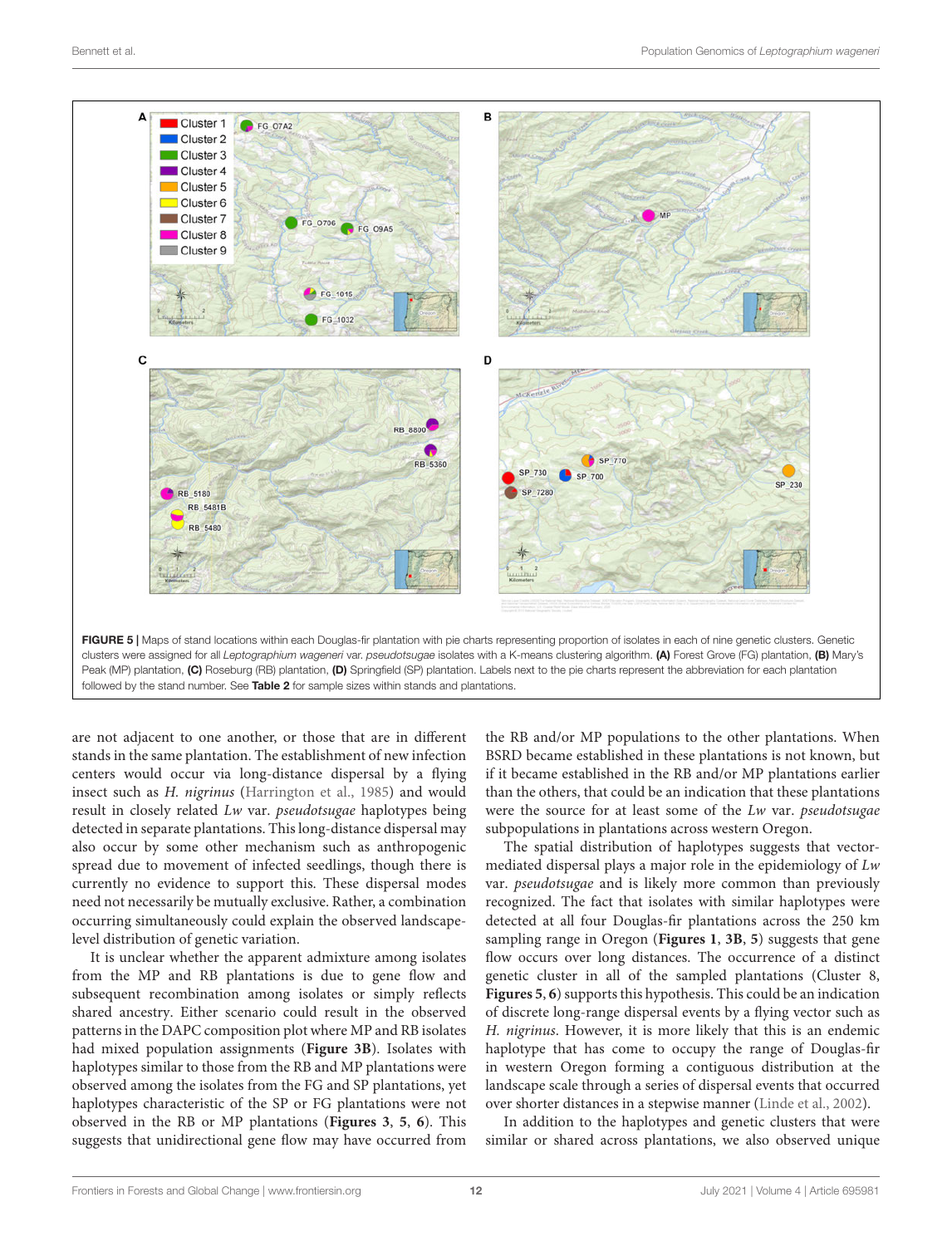

<span id="page-12-0"></span>haplotypes and genetic clusters that were found in only a single plantation or a single stand (e.g., Cluster 7 in the SP plantation) (**[Figures 5](#page-11-0)**, **[6](#page-12-0)**). The observations that these clonal lineages are restricted to individual stands could be indicative of some dispersal limitations of the insect vectors. If the flying vectors were capable of regular long-distance dispersal, we would likely see less differentiation among stands and plantations. This differentiation among stands or plantations may also be responsible for the significant, albeit weak, relationship between geographic and genetic distance detected by the Mantel tests. These findings may indicate the presence of locally adapted clonal lineages that arose due to random mutation, genetic drift, or selection, or may reflect the introduction and establishment of migrants from unsampled populations. More intensive sampling could be performed in the surrounding areas to further investigate the spatial extent of these distinct clonal lineages and whether there are any relationships between genetic diversity and disease severity.

The observed genetic diversity in the SP plantation may provide additional support for the gene flow hypothesis. The isolates collected from the SP plantation had the greatest gene diversity (**[Table 2](#page-8-0)**) and consisted of five genetic clusters, four of which were found only in that plantation (**[Figures 5D](#page-11-0)**, **[6](#page-12-0)**). While this pattern could have been the result of several independent recombination events with subsequent clonal expansion, this seems unlikely given that MAT2 appears to be rare or absent in these stands (**[Table 2](#page-8-0)**). It seems more likely that this high genetic

diversity resulted from multiple independent introductions of Lw var. pseudotsugae into the plantation, possibly from unsampled source populations elsewhere in western Oregon. Insect dispersal or anthropogenic activity could have introduced a diverse collection of isolates from distant source populations into the SP plantation.

The spatial genetic structure observed in Lw populations is similar in many ways to that of G. clavigera and L. longiclavatum, vectored by the mountain pine beetle (D. ponderosae) (MPB). [Tsui et al.](#page-15-20) [\(2012\)](#page-15-20) found evidence of gene flow among some geographically separated populations of G. clavigera in the northern Rocky Mountains in the U.S. and Canada, and barriers to gene flow among others. The results of the [Tsui et al.](#page-15-21) [\(2014\)](#page-15-21) study showed differentiation among three genetic/geographic clusters in the L. longiclavatum population, but there was evidence of gene flow and admixture among isolates from these regional clusters. The congruent genetic structure and differentiation observed in the symbiont populations across their study sites was attributed to insect vector behavior as well as landscape geography, which imposed limitations on the dispersal of insects [\(Tsui et al., 2014\)](#page-15-21). The similarities between those and our results suggest that there may be commonalities among the factors influencing the population structures of these bark beetle-vectored ophiostomatoid fungi.

The observed population structure and distribution of genetic diversity highlights the importance of insect dispersal, and may have direct implications for disease management.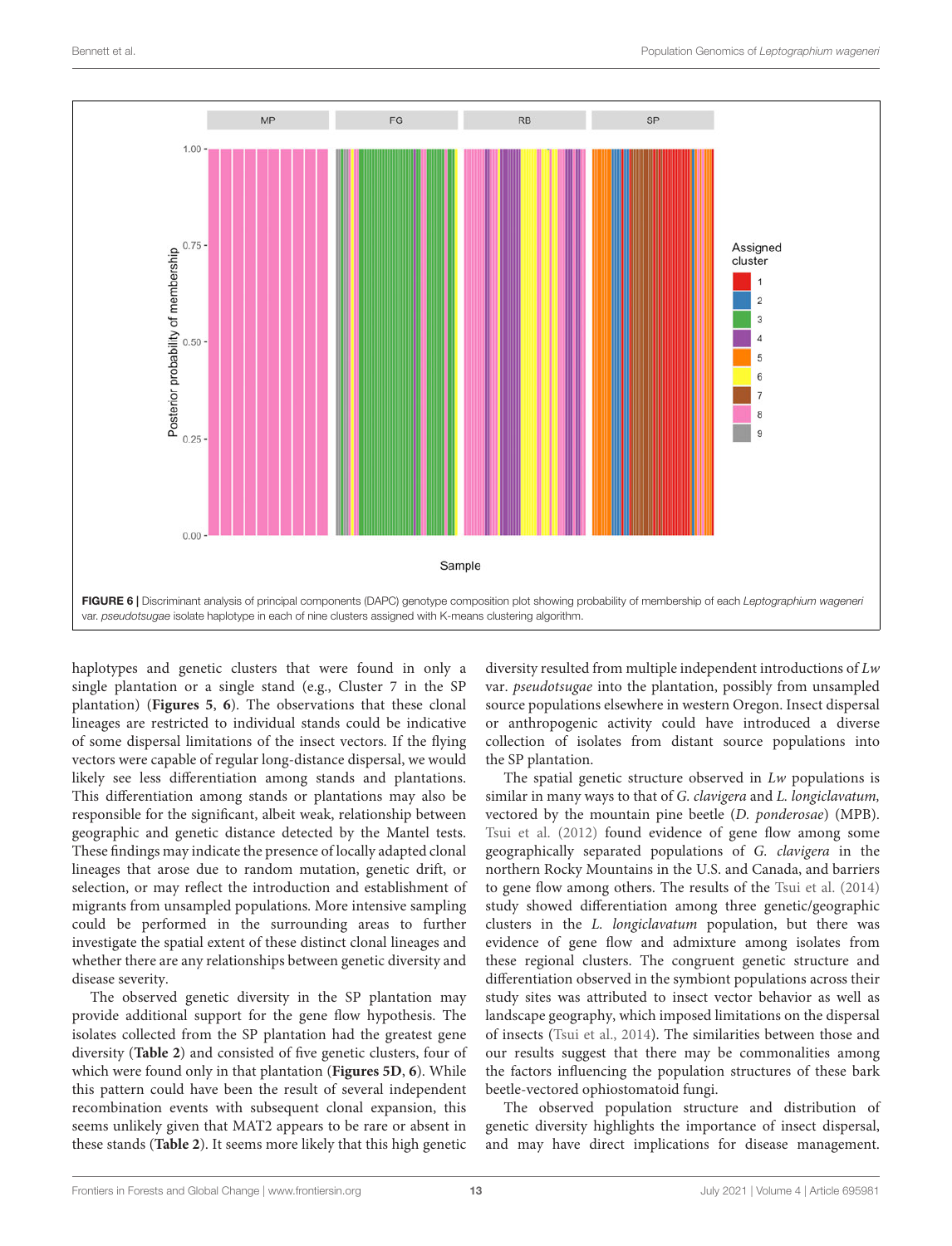Those activities that injure trees, cause root compaction, and disturb soils attract the insect vectors leading to an increase in BSRD [\(Witcosky et al., 1986b;](#page-15-14) [Hansen et al., 1988;](#page-14-14) [Hessburg](#page-14-19) [et al., 2001\)](#page-14-19). Vectors may be moving between stands across intermediate distances (10–20 km, **[Figure 5](#page-11-0)**) within a plantation or may move in from stands outside of the local plantation. Thus, management activities leading to tree stress can increase the risk of BSRD establishment even if there are no infections in nearby stands. The results of this study would also argue against the recommendations of [Hessburg et al.](#page-14-44) [\(1995,](#page-14-44) [2001\)](#page-14-19) that buffer zones be established around infection centers in which Douglas-fir thinning is avoided or non-host species are planted.

Many studies examining the epidemiology of forest diseases have focused on invasive pathogens [\(Goss et al., 2009;](#page-14-28) [Garbelotto](#page-14-29) [et al., 2013;](#page-14-29) [Barnes et al., 2014;](#page-13-3) [Brar et al., 2015;](#page-13-4) [Bennett](#page-13-6) [et al., 2019;](#page-13-6) [Tabima et al., 2021\)](#page-15-25) but there are relatively few studies that have focused on investigating the factors influencing the population structure of native insect-vectored conifer pathogens. The influences of landscape-level dispersal dynamics on population structure, described herein, provide insights into the epidemiology of Lw var. pseudotsugae. This analytical framework could be applied to other forest pathosystems where the pathogenic fungus, its insect vector, and their tree hosts are native. These studies can be useful for understanding and making predictions about how the ecology and epidemiology of biotic forest disturbance agents might be influenced by anthropogenic change.

#### DATA AVAILABILITY STATEMENT

Raw sequence data are deposited in the National Center for Biotechnology Information (NCBI) Sequence Read Archive (SRA): BioProjectID PRJNA722285. The code for processing the sequence data and reproducing the population genomic analyses is available in the following GitHub repository: [https://](https://github.com/Patrick-Bennett/leptographium_popgen) [github.com/Patrick-Bennett/leptographium\\_popgen.](https://github.com/Patrick-Bennett/leptographium_popgen) Additional data will be made available by the authors upon request.

#### AUTHOR CONTRIBUTIONS

PB, JT, AL, JB, and JL designed the study. PB, JL, AL, and JB performed field collections. PB processed field samples, isolated

#### **REFERENCES**

- <span id="page-13-0"></span>Agne, M. C., Beedlow, P. A., Shaw, D. C., Woodruff, D. R., Lee, E. H., Cline, S. P., et al. (2018). Interactions of predominant insects and diseases with climate change in Douglas-fir forests of western Oregon and Washington, U.S.A. For. Ecol. Manag. 409, 317–332. [doi: 10.1016/j.foreco.2017.11.004](https://doi.org/10.1016/j.foreco.2017.11.004)
- <span id="page-13-9"></span>Alamouti, S. M., Wang, V., DiGuistini, S., Six, D. L., Bohlmann, J., Hamelin, R. C., et al. (2011). Gene genealogies reveal cryptic species and host preferences for the pine fungal pathogen Grosmannia clavigera. Mol. Ecol. 20, 2581–2602. [doi: 10.1111/j.1365-294X.2011.05109.x](https://doi.org/10.1111/j.1365-294X.2011.05109.x)
- <span id="page-13-7"></span>Altschul, S. F., Gish, W., Miller, W., Myers, E. W., and Lipman, D. J. (1990). Basic local alignment search tool. J. Mol. Biol. 215, 403–410. [doi: 10.1016/S0022-](https://doi.org/10.1016/S0022-2836(05)80360-2) [2836\(05\)80360-2](https://doi.org/10.1016/S0022-2836(05)80360-2)
- <span id="page-13-2"></span>Banke, S., and McDonald, B. A. (2005). Migration patterns among global populations of the pathogenic fungus Mycosphaerella graminicola. Mol. Ecol. 14, 1881–1896. [doi: 10.1111/j.1365-294X.2005.02536.x](https://doi.org/10.1111/j.1365-294X.2005.02536.x)

L. wageneri cultures, and prepared samples for sequencing. JT and PB performed bioinformatics data processing. PB performed all population genomics analyses except for mating-type assays, which were performed by JT. PB, JT, and JL interpreted the results. PB created the figures and wrote the initial draft of the manuscript. All authors participated in preparing and approved the final manuscript.

### FUNDING

This research was partially supported by the USDA Forest Service Pacific Northwest Region and Forest Health Monitoring Evaluation Monitoring grant WC-EM-17-05, Weyerhaeuser Co., and the Agricultural Research Foundation (ARF).

#### ACKNOWLEDGMENTS

We thank A. Bouche, R. Lenz, S. McMurtrey, and A. Rios for assisting with the field and/or laboratory work for this study. The analyses presented here would not have been possible without the reference genome for L. wageneri var. pseudotsugae, which was kindly provided by Dr. T. Duong and Prof. Brenda Wingfield at the Forestry and Agricultural Biotechnology Institute, University of Pretoria, South Africa. We are also grateful to K. Carter and M. Dasenko at the CGRB for providing technical support and J. McCafferty, C. Chase, C. Shoot, S. Barfield, and E. Sucre at Weyerhaeuser, and B. Reding at Stimson Lumber Co., for providing access to their forest lands and support in the field. Prof. Diana Six kindly reviewed an earlier version of the manuscript and provided constructive comments. We also thank the two reviewers whose feedback helped us to improve the quality of the manuscript.

#### <span id="page-13-8"></span>SUPPLEMENTARY MATERIAL

The Supplementary Material for this article can be found online at: [https://www.frontiersin.org/articles/10.3389/ffgc.2021.](https://www.frontiersin.org/articles/10.3389/ffgc.2021.695981/full#supplementary-material) [695981/full#supplementary-material](https://www.frontiersin.org/articles/10.3389/ffgc.2021.695981/full#supplementary-material)

- <span id="page-13-3"></span>Barnes, I., Wingfield, M. J., Carbone, I., Kirisits, T., and Wingfield, B. D. (2014). Population structure and diversity of an invasive pine needle pathogen reflects anthropogenic activity. Ecol. Evol. 4, 3642–3661. [doi: 10.1002/ece3.1200](https://doi.org/10.1002/ece3.1200)
- <span id="page-13-6"></span>Bennett, P. I., Hood, I. A., and Stone, J. K. (2019). The genetic structure of populations of the Douglas-fir Swiss needle cast fungus Nothophaeocryptopus gaeumannii in New Zealand. Phytopathology 109, 446–455. [doi: 10.1094/](https://doi.org/10.1094/PHYTO-06-18-0195-R) [PHYTO-06-18-0195-R](https://doi.org/10.1094/PHYTO-06-18-0195-R)
- <span id="page-13-1"></span>Bracewell, R. R., Vanderpool, D., Good, J. M., and Six, D. L. (2018). Cascading speciation among mutualists and antagonists in a tree–beetle–fungi interaction. Proc. Biol. Sci. 285:20180694. [doi: 10.1098/rspb.2018.0694](https://doi.org/10.1098/rspb.2018.0694)
- <span id="page-13-5"></span>Brar, S., Tabima, J. F., McDougal, R. L., Dupont, P.-Y., Feau, N., Hamelin, R. C., et al. (2018). Genetic diversity of Phytophthora pluvialis, a pathogen of conifers, in New Zealand and the west coast of the United States of America. Plant Pathol. 67, 1131–1139. [doi: 10.1111/ppa.12812](https://doi.org/10.1111/ppa.12812)
- <span id="page-13-4"></span>Brar, S., Tsui, C. K., Dhillon, B., Bergeron, M.-J., Joly, D. L., Zambino, P. J., et al. (2015). Colonization history, host distribution, anthropogenic influence and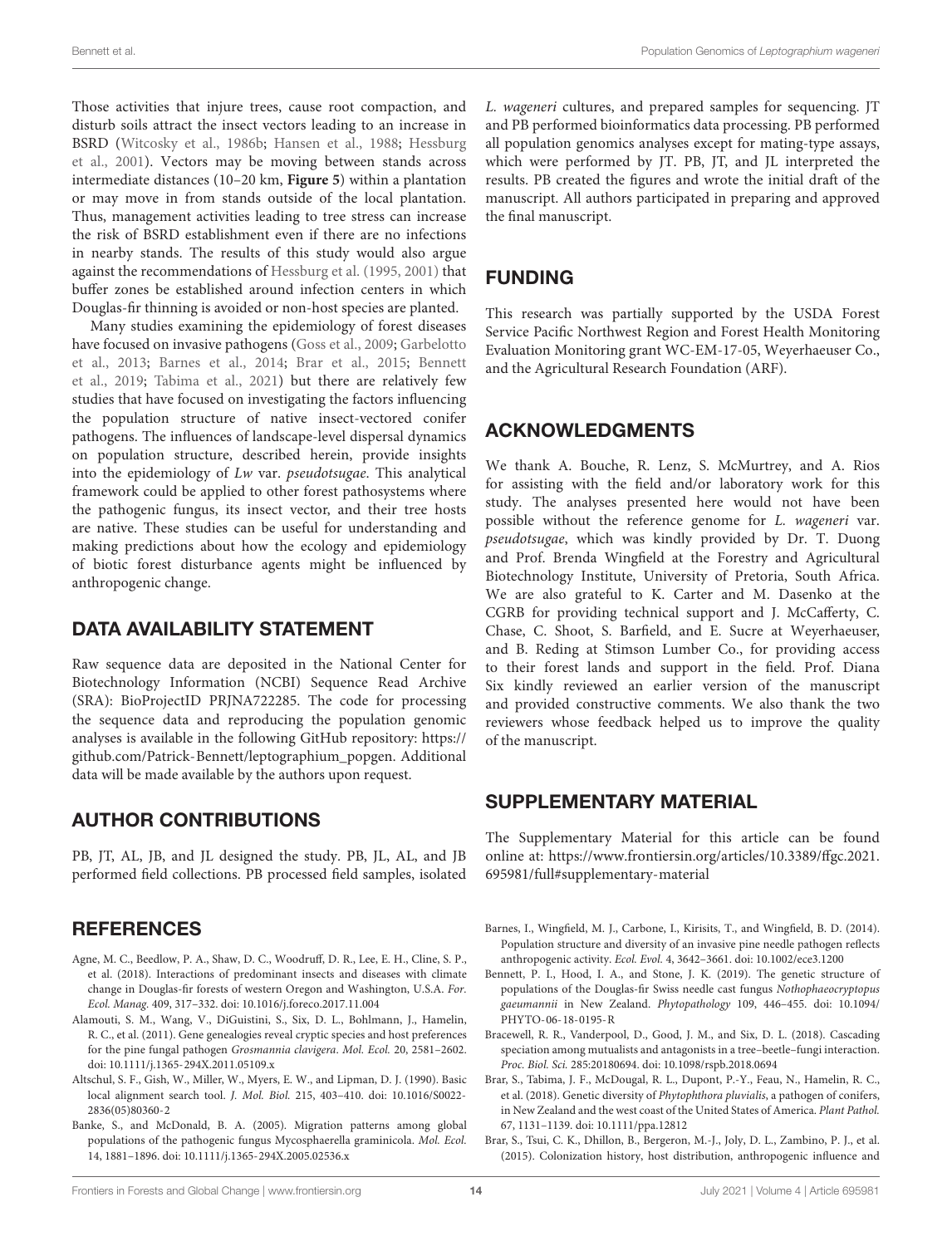landscape features shape populations of white pine blister rust, an invasive alien tree pathogen. PloS One 10:e0127916. [doi: 10.1371/journal.pone.0127916](https://doi.org/10.1371/journal.pone.0127916)

- <span id="page-14-5"></span>Brasier, C. M. (1991). Ophiostoma novo-ulmi sp. nov., causative agent of current Dutch elm disease pandemics. Mycopathologia 115, 151–161. [doi: 10.1007/](https://doi.org/10.1007/bf00462219) [bf00462219](https://doi.org/10.1007/bf00462219)
- <span id="page-14-34"></span>Broad Institute. (2019). Picard Tools. Available online at: [http://broadinstitute.](http://broadinstitute.github.io/picard/) [github.io/picard/](http://broadinstitute.github.io/picard/)
- <span id="page-14-4"></span>Cobb, F. W. Jr. (1988). "Leptographium wageneri, cause of black-stain root disease: a review of its discovery, occurrence and biology with emphasis on pinyon and ponderosa pine," in Leptographium Root Diseases on Conifers, Symposium Series, American Phytopathological Society, eds T. C. Harrington and F. W. Cobb Jr. (St. Paul, MN: American Phytopathological Society Press), 41–62.
- <span id="page-14-6"></span>Cobb, F. W. Jr., and Platt, W. D. (1967). Pathogenicity of Verticicladiella wageneri to Douglas-fir. Phytopathology 57, 998–999.
- <span id="page-14-0"></span>Davis, T. S., Stewart, J. E., Mann, A., Bradley, C., and Hofstetter, R. W. (2019). Evidence for multiple ecological roles of Leptographium abietinum, a symbiotic fungus associated with the North American spruce beetle. Fungal Ecol. 38, 62–70. [doi: 10.1016/j.funeco.2018.04.008](https://doi.org/10.1016/j.funeco.2018.04.008)
- <span id="page-14-39"></span>Dray, S., and Dufour, A.-B. (2007). The ade4 package: implementing the duality diagram for ecologists. J. Stat. Softw. 22, 1–20. [doi: 10.18637/jss.v022.i04](https://doi.org/10.18637/jss.v022.i04)
- <span id="page-14-13"></span>Duong, T. A., de Beer, Z. W., Wingfield, B. D., and Wingfield, M. J. (2012). Phylogeny and taxonomy of species in the Grosmannia serpens complex. Mycologia 104, 715–732. [doi: 10.3852/11-109](https://doi.org/10.3852/11-109)
- <span id="page-14-43"></span>Duong, T. A., de Beer, Z. W., Wingfield, B. D., and Wingfield, M. J. (2013). Characterization of the mating-type genes in Leptographium procerum and Leptographium profanum. Fungal Biol. 117, 411–421. [doi: 10.1016/j.funbio.](https://doi.org/10.1016/j.funbio.2013.04.005) [2013.04.005](https://doi.org/10.1016/j.funbio.2013.04.005)
- <span id="page-14-24"></span>Duong, T. A., de Beer, Z. W., Wingfield, B. D., and Wingfield, M. J. (2016). Mating type markers reveal high levels of heterothallism in Leptographium sensu lato. Fungal Biol. 120, 538–546. [doi: 10.1016/j.funbio.2016.01.001](https://doi.org/10.1016/j.funbio.2016.01.001)
- <span id="page-14-42"></span>Excoffier, L., Smouse, P. E., and Quattro, J. M. (1992). Analysis of molecular variance inferred from metric distances among DNA haplotypes: application to human mitochondrial DNA restriction data. Genetics 131, 479–491. [doi:](https://doi.org/10.1093/genetics/131.2.479) [10.1093/genetics/131.2.479](https://doi.org/10.1093/genetics/131.2.479)
- <span id="page-14-29"></span>Garbelotto, M., Guglielmo, F., Mascheretti, S., Croucher, P. J. P., and Gonthier, P. (2013). Population genetic analyses provide insights on the introduction pathway and spread patterns of the North American forest pathogen Heterobasidion irregulare in Italy. Mol. Ecol. 22, 4855–4869. [doi: 10.1111/mec.](https://doi.org/10.1111/mec.12452) [12452](https://doi.org/10.1111/mec.12452)
- <span id="page-14-1"></span>Gibbs, J. N. (1978). Intercontinental epidemiology of Dutch elm disease. Annu. Rev. Phytopathol. 16, 287–307. [doi: 10.1146/annurev.py.16.090178.001443](https://doi.org/10.1146/annurev.py.16.090178.001443)
- <span id="page-14-16"></span>Goheen, D. J., and Cobb, F. W. (1978). Occurrence of Verticicladiella wagenerii and its perfect state, Ceratocystis wageneri sp. nov., in insect galleries. Phytopathology 68, 1192–1195. [doi: 10.1094/Phyto-68-1192](https://doi.org/10.1094/Phyto-68-1192)
- <span id="page-14-7"></span>Goheen, D. J., and Hansen, E. M. (1978). Black stain root disease in Oregon and Washington. Plant Dis. Rep. 62, 1098–1102.
- <span id="page-14-28"></span>Goss, E. M., Larsen, M., Chastagner, G. A., Givens, D. R., and Grünwald, N. J. (2009). Population genetic analysis infers migration pathways of Phytophthora ramorum in US nurseries. PLoS Pathog. 5:e1000583. [doi: 10.1371/journal.ppat.](https://doi.org/10.1371/journal.ppat.1000583) [1000583](https://doi.org/10.1371/journal.ppat.1000583)
- <span id="page-14-25"></span>Grünwald, N. J., McDonald, B. A., and Milgroom, M. G. (2016). Population genomics of fungal and oomycete pathogens. Annu. Rev. Phytopathol. 54, 323–346. [doi: 10.1146/annurev-phyto-080614-115913](https://doi.org/10.1146/annurev-phyto-080614-115913)
- <span id="page-14-14"></span>Hansen, E. M., Goheen, D. J., Hessburg, P. F., Witcosky, J. J., and Schowalter, T. D. (1988). "Biology and Management of Black-Stain Root Disease in Douglasfir," in Leptographium Root Diseases on Conifers, Symposium Series, eds T. C. Harrington and F. W. Cobb Jr. (St. Paul, MN: American Phytopathological Society Press), 63–80.
- <span id="page-14-23"></span>Hansen, E. M., and Goheen, D. J. (1988). Rate of increase of black-stain root disease in douglas-fir plantations in Oregon and Washington. Can. J. For. Res. 18, 942–946. [doi: 10.1139/x88-143](https://doi.org/10.1139/x88-143)
- <span id="page-14-18"></span>Harrington, T. C. (1988). "Leptographium species, their distributions, hosts and insect vectors," in Leptographium Root Diseases on Conifers, Symposium Series, eds T. C. Harrington and F. W. Cobb Jr. (St. Paul, MN: American Phytopathological Society Press), .1–39.
- <span id="page-14-31"></span>Harrington, T. C. (1992). "Leptographium," in Methods for Research on Soilborne Phytopathogenic Fungi, eds L. L. Singleton, J. D. Mihail, and C. M. Rush (St. Paul, MN: American Phytopathological Society Press), 129–133.
- <span id="page-14-9"></span>Harrington, T. C., and Cobb, F. W. Jr. (1984). Host specialization of three morphological variants of Verticicladiella wageneri. Phytopathology 74, 286– 290. [doi: 10.1094/Phyto-74-286](https://doi.org/10.1094/Phyto-74-286)
- <span id="page-14-10"></span>Harrington, T. C., and Cobb, F. W. Jr. (1987). Leptographium wageneri var. pseudotsugae, var. nov., cause of black stain root disease on Douglas-fir. Mycotaxon 30, 501–507.
- <span id="page-14-17"></span>Harrington, T. C., Cobb, F. W. Jr., and Lownsbery, J. W. (1985). Activity of Hylastes nigrinus, a vector of Verticicladiella wageneri. in thinned stands of Douglas-fir. Can. J. For. Res. 15, 519–523. [doi: 10.1139/x85-085](https://doi.org/10.1139/x85-085)
- <span id="page-14-11"></span>Harrington, T. C., and Cobb, F. W. (1986). Varieties of Verticicladiella wageneri. Mycologia 78, 562–567. [doi: 10.2307/3807767](https://doi.org/10.2307/3807767)
- <span id="page-14-22"></span>Harrington, T. C., Reinhart, C., Thornburgh, D. A., and Cobb, F. W. Jr. (1983). Notes: association of black-stain root disease with precommercial thinning of Douglas-fir. For. Sci. 29, 12–14.
- <span id="page-14-36"></span>Hedrick, P. (2005). A standardized genetic differentiation measure. Evolution 59, 1633–1638. [doi: 10.1554/05-076.1](https://doi.org/10.1554/05-076.1)
- <span id="page-14-30"></span>Heinzelmann, R., Rigling, D., and Prospero, S. (2012). Population genetics of the wood-rotting basidiomycete Armillaria cepistipes in a fragmented forest landscape. Fungal Biol. 116, 985–994. [doi: 10.1016/j.funbio.2012.07.002](https://doi.org/10.1016/j.funbio.2012.07.002)
- <span id="page-14-44"></span>Hessburg, P. F., Goheen, D. J., and Bega, R. V. (1995). Black Stain Root Disease of Conifers. Forest Insect & Disease Leaflet 145 (revised). Washington, DC: USDA Forest Service, 9.
- <span id="page-14-19"></span>Hessburg, P. F., Goheen, D. J., and Koester, H. (2001). Association of black stain root disease with roads, skid trails, and precommercial thinning in Southwest Oregon. West. J. Appl. For. 16, 127–135. [doi: 10.1093/wjaf/16.3.127](https://doi.org/10.1093/wjaf/16.3.127)
- <span id="page-14-2"></span>Hessburg, P. F., and Hansen, E. M. (1986). Mechanisms of intertree transmission of Ceratocystis wageneri in young Douglas-fir. Can. J. For. Res. 16, 1250–1254. [doi: 10.1139/x86-221](https://doi.org/10.1139/x86-221)
- <span id="page-14-3"></span>Hessburg, P. F., and Hansen, E. M. (1987). Pathological anatomy of black stain root disease of Douglas-fir. Can. J. Bot. 65, 962–971. [doi: 10.1139/b87-133](https://doi.org/10.1139/b87-133)
- <span id="page-14-15"></span>Hessburg, P. F., and Hansen, E. M. (2000). Infection of Douglas-fir by Leptographium wageneri. Can. J. Bot. 78, 1254–1261. [doi: 10.1139/b00-097](https://doi.org/10.1139/b00-097)
- <span id="page-14-20"></span>Jacobi, W. R. (1992). Potential insect vectors of the black stain root disease pathogen on Southern Vancouver Island. J. Entomol. Soc. B. C. 89, 54–56.
- <span id="page-14-12"></span>Jacobs, K., Wingfield, M. J., and Wingfield, B. D. (2001). Phylogenetic relationships in Leptographium based on morphological and molecular characters. Can. J. Bot. 79, 719–732. [doi: 10.1139/cjb-79-6-719](https://doi.org/10.1139/cjb-79-6-719)
- <span id="page-14-38"></span>Jombart, T. (2008). Adegenet: A R package for the multivariate analysis of genetic markers. Bioinformatics 24, 1403–1405. [doi: 10.1093/bioinformatics/btn129](https://doi.org/10.1093/bioinformatics/btn129)
- <span id="page-14-37"></span>Jombart, T., Devillard, S., and Balloux, F. (2010). Discriminant analysis of principal components: a new method for the analysis of genetically structured populations. BMC Genet. 11:94. [doi: 10.1186/1471-2156-11-94](https://doi.org/10.1186/1471-2156-11-94)
- <span id="page-14-40"></span>Kamvar, Z. N., Tabima, J. F., and Grünwald, N. J. (2014). Poppr: an R package for genetic analysis of populations with clonal, partially clonal, and/or sexual reproduction. PeerJ 2:e281. [doi: 10.7717/peerj.281](https://doi.org/10.7717/peerj.281)
- <span id="page-14-41"></span>Kamvar, Z. N., Brooks, J. C., and Grünwald, N. J. (2015). Novel R tools for analysis of genome-wide population genetic data with emphasis on clonality. Front. Genet. 6. [doi: 10.3389/fgene.2015.00208](https://doi.org/10.3389/fgene.2015.00208)
- <span id="page-14-21"></span>Kelsey, R. G., and Joseph, G. (1998). Ethanol in Douglas-fir with black-stain root disease (Leptographium wageneri). Can. J. For. Res. 28, 1207–1212. [doi: 10.1139/](https://doi.org/10.1139/x98-087) [x98-087](https://doi.org/10.1139/x98-087)
- <span id="page-14-8"></span>Kendrick, W. B. (1962). The Leptographium complex. Verticicladiella Hughes. Can. J. Bot. 40, 772–797. [doi: 10.1139/b62-072](https://doi.org/10.1139/b62-072)
- <span id="page-14-35"></span>Knaus, B. J., and Grünwald, N. J. (2017). vcfr: a package to manipulate and visualize variant call format data in R. Mol. Ecol. Resour. 17, 44–53. [doi: 10.1111/1755-](https://doi.org/10.1111/1755-0998.12549) [0998.12549](https://doi.org/10.1111/1755-0998.12549)
- <span id="page-14-32"></span>Li, H., and Durbin, R. (2009). Fast and accurate short read alignment with burrowswheeler transform. Bioinformatics 25, 1754–1760. [doi: 10.1093/bioinformatics/](https://doi.org/10.1093/bioinformatics/btp324) [btp324](https://doi.org/10.1093/bioinformatics/btp324)
- <span id="page-14-33"></span>Li, H., Handsaker, B., Wysoker, A., Fennell, T., Ruan, J., Homer, N., et al. (2009). The sequence alignment/map format and SAMtools. Bioinformatics 25, 2078– 2079. [doi: 10.1093/bioinformatics/btp352](https://doi.org/10.1093/bioinformatics/btp352)
- <span id="page-14-27"></span>Linde, C. C., Zala, M., and McDonald, B. A. (2009). Molecular evidence for recent founder populations and human-mediated migration in the barley scald pathogen Rhynchosporium secalis. Mol. Phylogenet. Evol. 51, 454–464. [doi: 10.](https://doi.org/10.1016/j.ympev.2009.03.002) [1016/j.ympev.2009.03.002](https://doi.org/10.1016/j.ympev.2009.03.002)
- <span id="page-14-26"></span>Linde, C. C., Zhan, J., and McDonald, B. A. (2002). Population structure of Mycosphaerella graminicola: from lesions to continents. Phytopathology 92, 946–955. [doi: 10.1094/PHYTO.2002.92.9.946](https://doi.org/10.1094/PHYTO.2002.92.9.946)